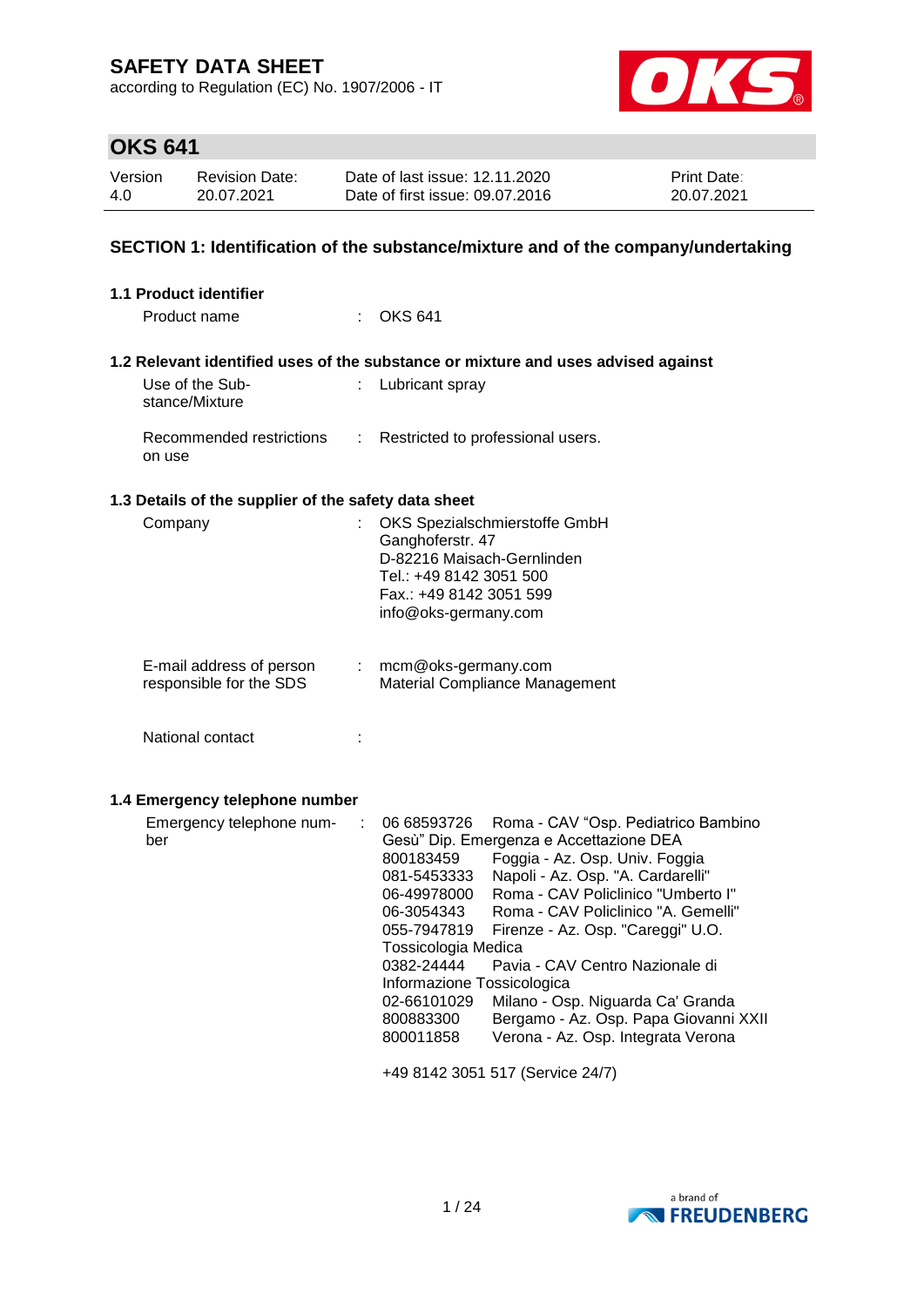according to Regulation (EC) No. 1907/2006 - IT



# **OKS 641**

| Version | <b>Revision Date:</b> | Date of last issue: 12.11.2020  | <b>Print Date:</b> |
|---------|-----------------------|---------------------------------|--------------------|
| 4.0     | 20.07.2021            | Date of first issue: 09.07.2016 | 20.07.2021         |

### **SECTION 2: Hazards identification**

### **2.1 Classification of the substance or mixture**

#### **Classification (REGULATION (EC) No 1272/2008)**

| Aerosols, Category 2          | H223 Flammable aerosol.<br>H229 Pressurised container: May burst if heated. |
|-------------------------------|-----------------------------------------------------------------------------|
| Aspiration hazard, Category 1 | H304: May be fatal if swallowed and enters air-<br>ways.                    |

### **2.2 Label elements**

| Labelling (REGULATION (EC) No 1272/2008)<br>Hazard pictograms |                                              |                                                                                                                         |
|---------------------------------------------------------------|----------------------------------------------|-------------------------------------------------------------------------------------------------------------------------|
| Signal word                                                   | Danger                                       |                                                                                                                         |
| <b>Hazard statements</b>                                      | H <sub>223</sub><br>H <sub>229</sub><br>H304 | Flammable aerosol.<br>Pressurised container: May burst if heated.<br>May be fatal if swallowed and enters air-<br>ways. |
| Supplemental Hazard<br><b>Statements</b>                      | <b>EUH066</b>                                | Repeated exposure may cause skin<br>dryness or cracking.                                                                |
| Precautionary statements<br>t                                 | <b>Prevention:</b>                           |                                                                                                                         |
|                                                               | P <sub>210</sub>                             | Keep away from heat, hot surfaces, sparks,<br>open flames and other ignition sources. No<br>smoking.                    |
|                                                               | P211                                         | Do not spray on an open flame or other<br>ignition source.                                                              |
|                                                               | P <sub>251</sub>                             | Do not pierce or burn, even after use.                                                                                  |
|                                                               | <b>Response:</b>                             |                                                                                                                         |
|                                                               | $P301 + P310$                                | IF SWALLOWED: Immediately call a<br>POISON CENTER/ doctor.                                                              |
|                                                               | P331                                         | Do NOT induce vomiting.                                                                                                 |
|                                                               | Storage:                                     |                                                                                                                         |
|                                                               | $P410 + P412$                                | Protect from sunlight. Do not expose to<br>temperatures exceeding 50 °C/ 122 °F.                                        |

Hazardous components which must be listed on the label: Naphtha (petroleum), hydrotreated heavy; Low boiling point ydrogen treated naphtha

### **Additional Labelling**

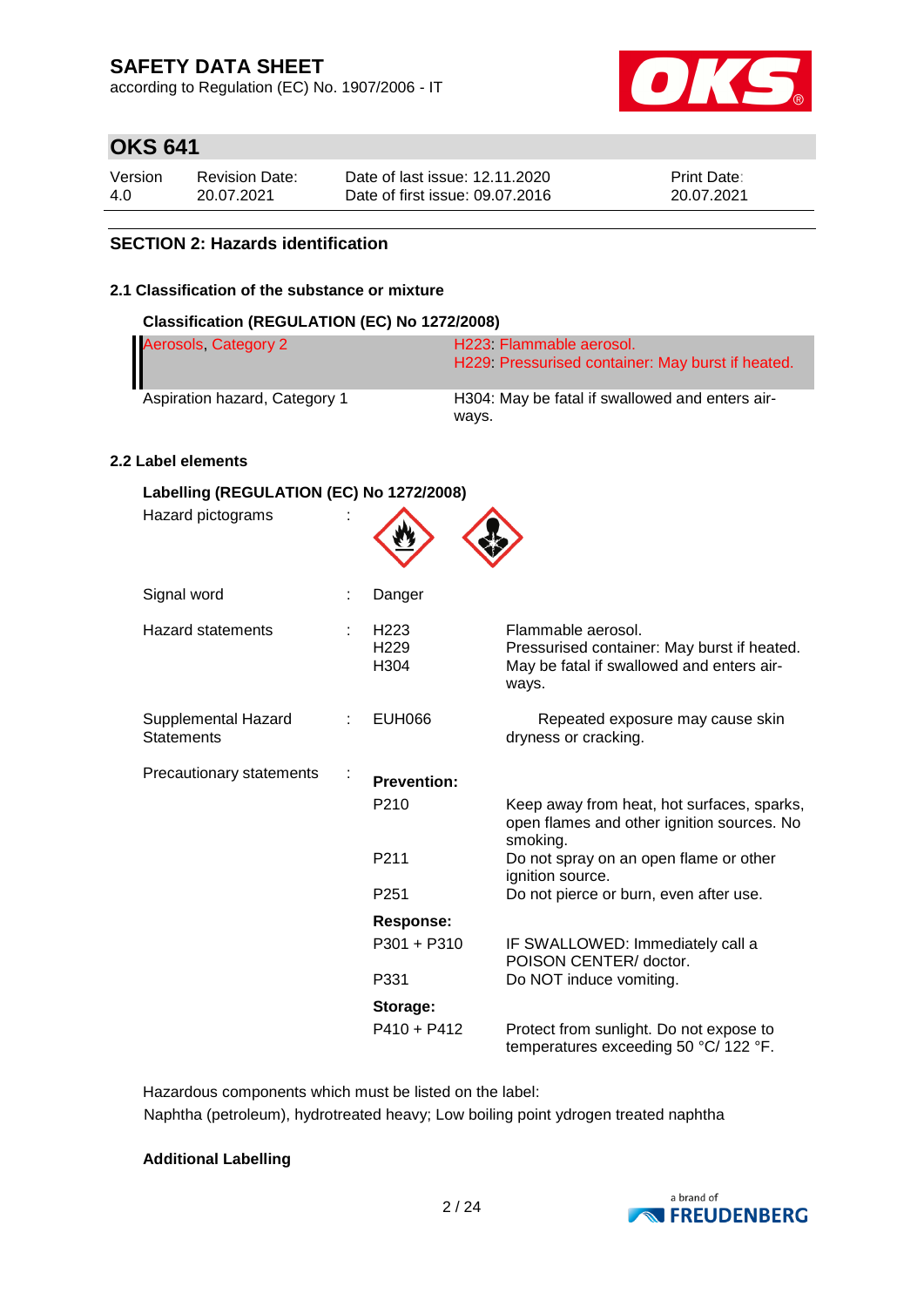according to Regulation (EC) No. 1907/2006 - IT



## **OKS 641**

| Version | <b>Revision Date:</b> | Date of last issue: 12.11.2020  | <b>Print Date:</b> |
|---------|-----------------------|---------------------------------|--------------------|
| 4.0     | 20.07.2021            | Date of first issue: 09.07.2016 | 20.07.2021         |

EUH208 Contains Sulfonic acids, petroleum, calcium salts. May produce an allergic reaction.

### **2.3 Other hazards**

This substance/mixture contains no components considered to be either persistent, bioaccumulative and toxic (PBT), or very persistent and very bioaccumulative (vPvB) at levels of 0.1% or higher.

### **SECTION 3: Composition/information on ingredients**

### **3.2 Mixtures**

Chemical nature : Active substance with propellant

#### **Components**

| Chemical name                                                                                    | CAS-No.<br>EC-No.<br>Index-No.<br>Registration number                       | Classification        | Concentration<br>limits<br>M-Factor<br><b>Notes</b> | Concentration<br>(% w/w) |
|--------------------------------------------------------------------------------------------------|-----------------------------------------------------------------------------|-----------------------|-----------------------------------------------------|--------------------------|
| Naphtha (petroleum),<br>hydrotreated heavy;<br>Low boiling point<br>ydrogen treated naph-<br>tha | 64742-48-9<br>265-150-3<br>649-327-00-6                                     | Asp. Tox.1; H304      | Note P                                              | $>= 50 - < 70$           |
| Sulfonic acids, petro-<br>leum, calcium salts                                                    | 61789-86-4<br>263-093-9<br>01-2119488992-18-<br>0000                        | Skin Sens.1B;<br>H317 | $>= 10 \%$<br>Skin Sens.1B,                         | $>= 1 - 10$              |
| Substances with a workplace exposure limit :                                                     |                                                                             |                       |                                                     |                          |
| Distillates (petroleum),<br>hydrotreated heavy<br>paraffinic; Baseoil -<br>unspecified           | 64742-54-7<br>265-157-1<br>649-467-00-8<br>01-2119484627-25-<br>XXXX        | Not classified        | Note L                                              | $>= 1 - 10$              |
| distillates (petroleum),<br>solvent-dewaxed<br>heavy paraffinic                                  | 64742-65-0<br>265-169-7<br>649-474-00-6<br>01-2119471299-27-<br><b>XXXX</b> | Not classified        | Note L                                              | $>= 1 - 10$              |

For explanation of abbreviations see section 16.

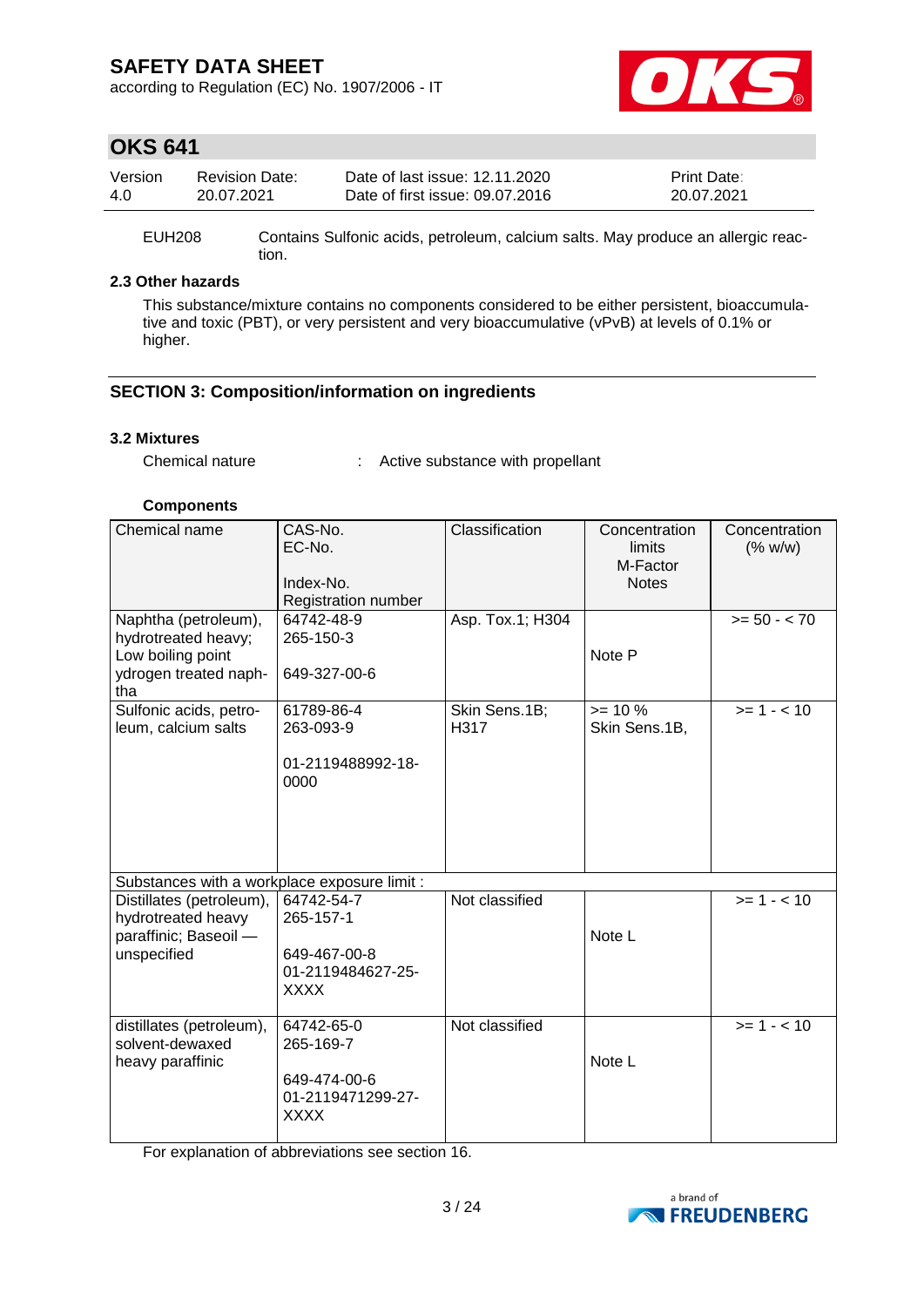according to Regulation (EC) No. 1907/2006 - IT



# **OKS 641**

| Version | Revision Date: | Date of last issue: 12.11.2020  | <b>Print Date:</b> |
|---------|----------------|---------------------------------|--------------------|
| 4.0     | 20.07.2021     | Date of first issue: 09.07.2016 | 20.07.2021         |

### **SECTION 4: First aid measures**

| 4.1 Description of first aid measures                           |                                                                                                                                                                   |  |  |
|-----------------------------------------------------------------|-------------------------------------------------------------------------------------------------------------------------------------------------------------------|--|--|
| If inhaled                                                      | Remove person to fresh air. If signs/symptoms continue, get<br>÷.<br>medical attention.                                                                           |  |  |
|                                                                 | Keep patient warm and at rest.<br>If unconscious, place in recovery position and seek medical<br>advice.                                                          |  |  |
|                                                                 | Keep respiratory tract clear.                                                                                                                                     |  |  |
|                                                                 | If breathing is irregular or stopped, administer artificial respira-<br>tion.                                                                                     |  |  |
| In case of skin contact                                         | Take off all contaminated clothing immediately.<br>÷.<br>Get medical attention immediately if irritation develops and<br>persists.<br>Wash clothing before reuse. |  |  |
|                                                                 | Thoroughly clean shoes before reuse.                                                                                                                              |  |  |
|                                                                 | Wash skin thoroughly with soap and water or use recognized<br>skin cleanser.                                                                                      |  |  |
| In case of eye contact                                          | Rinse immediately with plenty of water, also under the eyelids,<br>for at least 10 minutes.<br>Seek medical advice.                                               |  |  |
| If swallowed                                                    | Move the victim to fresh air.                                                                                                                                     |  |  |
|                                                                 | Keep respiratory tract clear.                                                                                                                                     |  |  |
|                                                                 | Do NOT induce vomiting.                                                                                                                                           |  |  |
|                                                                 | Obtain medical attention.<br>Rinse mouth with water.                                                                                                              |  |  |
|                                                                 | Aspiration hazard if swallowed - can enter lungs and cause<br>damage.                                                                                             |  |  |
| 4.2 Most important symptoms and effects, both acute and delayed |                                                                                                                                                                   |  |  |
|                                                                 |                                                                                                                                                                   |  |  |

| Symptoms     | Inhalation may provoke the following symptoms:<br>Unconsciousness<br><b>Dizziness</b><br><b>Drowsiness</b><br>Headache<br>Nausea<br>Tiredness<br>Skin contact may provoke the following symptoms:<br>Erythema |
|--------------|---------------------------------------------------------------------------------------------------------------------------------------------------------------------------------------------------------------|
|              | Aspiration may cause pulmonary oedema and pneumonitis.                                                                                                                                                        |
| <b>Risks</b> | : Can be absorbed through skin.<br>Risk of product entering the lungs on vomiting after ingestion.<br>Health injuries may be delayed.                                                                         |

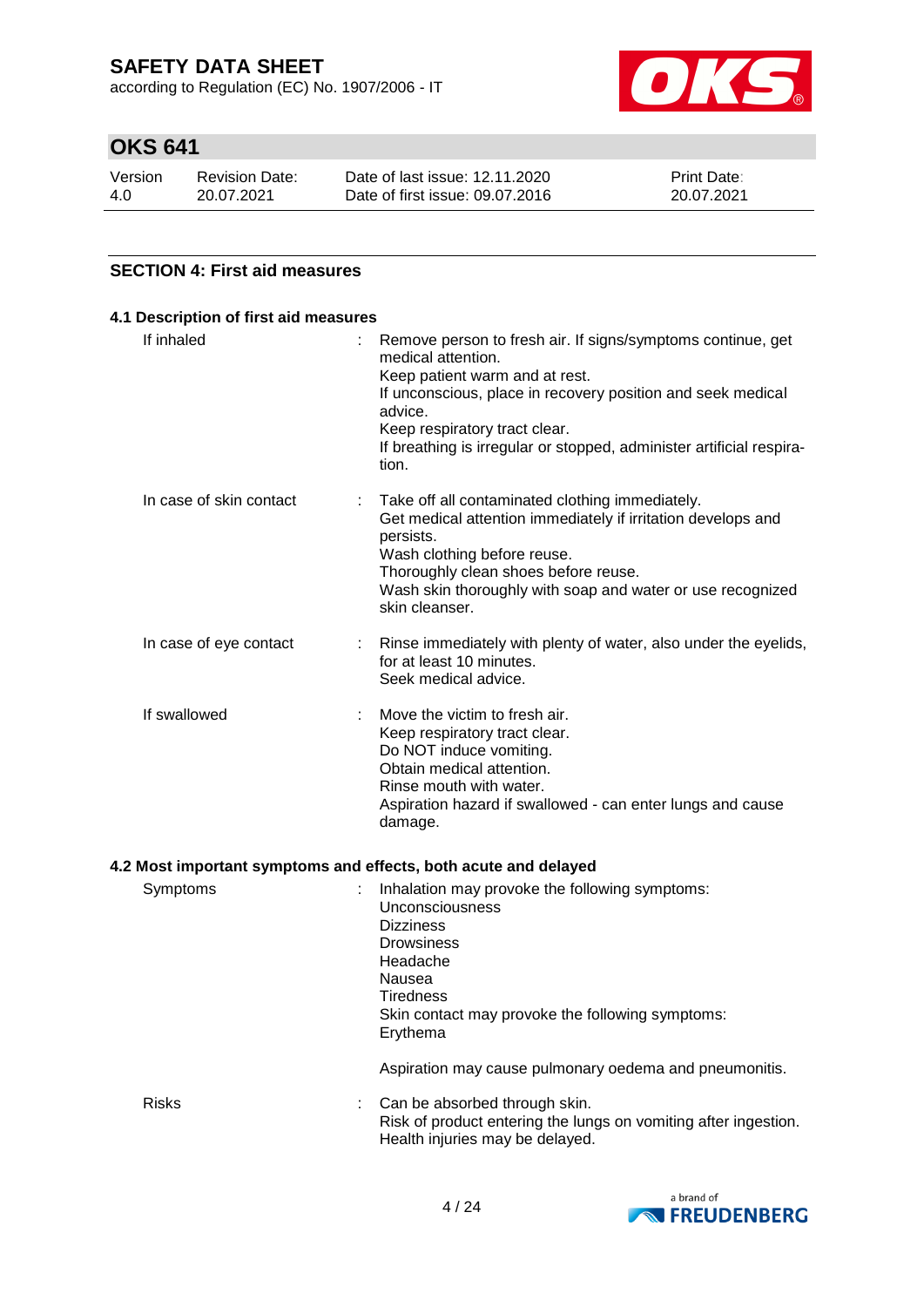according to Regulation (EC) No. 1907/2006 - IT



## **OKS 641**

| Version | <b>Revision Date:</b> | Date of last issue: 12.11.2020  | <b>Print Date:</b> |
|---------|-----------------------|---------------------------------|--------------------|
| 4.0     | 20.07.2021            | Date of first issue: 09.07.2016 | 20.07.2021         |

### **4.3 Indication of any immediate medical attention and special treatment needed**

Treatment : Treat symptomatically.

### **SECTION 5: Firefighting measures**

# **5.1 Extinguishing media** Suitable extinguishing media : ABC powder Unsuitable extinguishing : High volume water jet media

| 5.2 Special hazards arising from the substance or mixture |                                                                                                                                                                                                       |
|-----------------------------------------------------------|-------------------------------------------------------------------------------------------------------------------------------------------------------------------------------------------------------|
| Specific hazards during fire- : Fire Hazard<br>fighting   | Do not let product enter drains.<br>Contains gas under pressure; may explode if heated.<br>Beware of vapours accumulating to form explosive concentra-<br>tions. Vapours can accumulate in low areas. |
| Hazardous combustion prod- :<br>ucts                      | Carbon oxides<br>Nitrogen oxides (NOx)<br>Sulphur oxides                                                                                                                                              |
| 5.3 Advice for firefighters                               |                                                                                                                                                                                                       |
| Special protective equipment :<br>for firefighters        | In the event of fire, wear self-contained breathing apparatus.<br>Use personal protective equipment. Exposure to decomposi-<br>tion products may be a hazard to health.                               |
| Further information                                       | Standard procedure for chemical fires.<br>Collect contaminated fire extinguishing water separately. This<br>must not be discharged into drains.<br>Cool containers/tanks with water spray.            |

## **SECTION 6: Accidental release measures**

### **6.1 Personal precautions, protective equipment and emergency procedures**

| Personal precautions | Evacuate personnel to safe areas.<br>Ensure adequate ventilation.<br>Remove all sources of ignition. |
|----------------------|------------------------------------------------------------------------------------------------------|
|                      | Do not breathe vapours or spray mist.<br>Refer to protective measures listed in sections 7 and 8.    |
|                      | Only qualified personnel equipped with suitable protective<br>equipment may intervene.               |

### **6.2 Environmental precautions**

| Environmental precautions |  |  | Try to prevent the material from entering drains or water |
|---------------------------|--|--|-----------------------------------------------------------|
|---------------------------|--|--|-----------------------------------------------------------|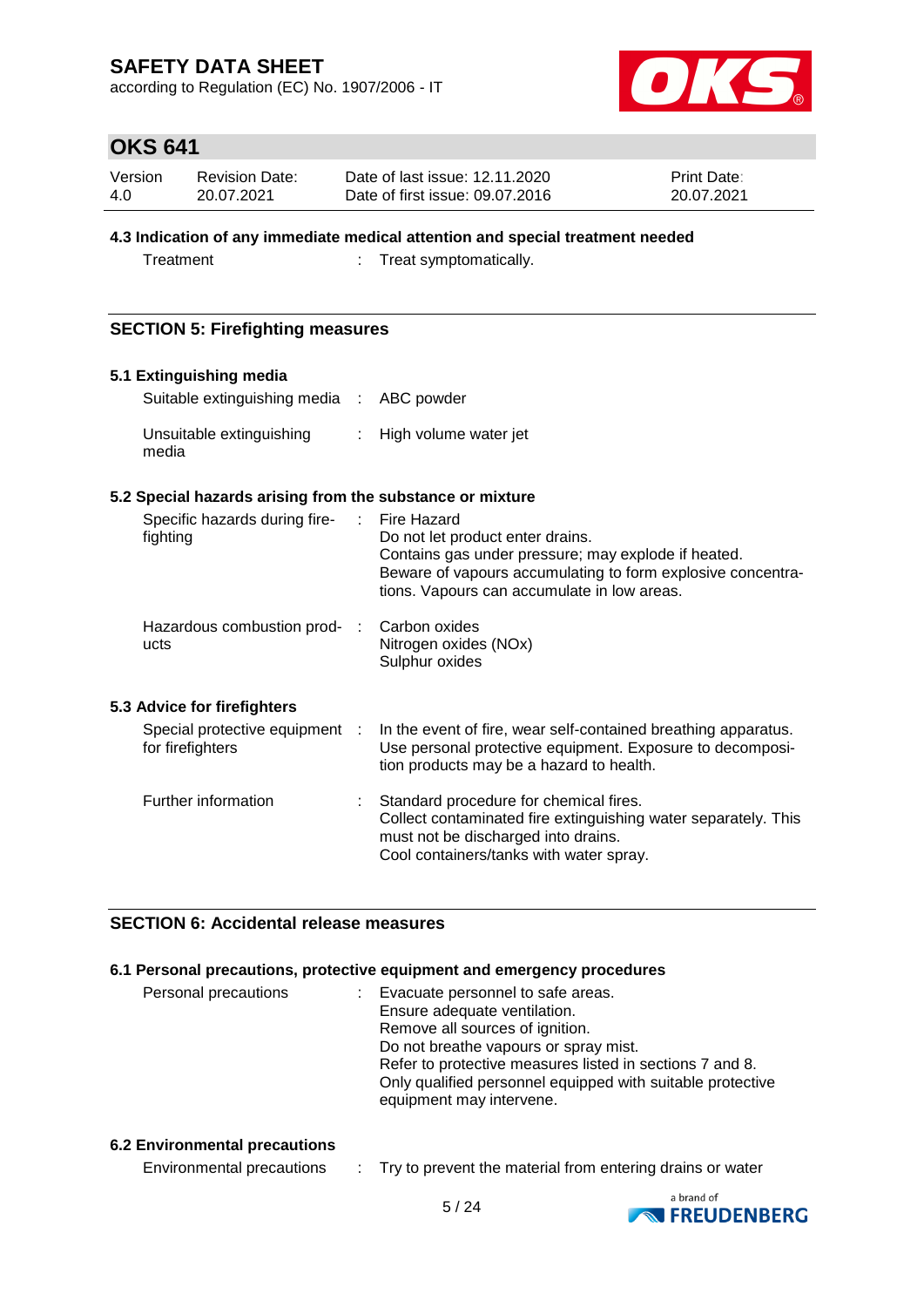according to Regulation (EC) No. 1907/2006 - IT



## **OKS 641**

| Version<br>4.0 | <b>Revision Date:</b><br>20.07.2021                      |          | Date of last issue: 12.11.2020<br>Date of first issue: 09.07.2016                                                                                                                                                                                                                                                                       | Print Date:<br>20.07.2021 |
|----------------|----------------------------------------------------------|----------|-----------------------------------------------------------------------------------------------------------------------------------------------------------------------------------------------------------------------------------------------------------------------------------------------------------------------------------------|---------------------------|
|                |                                                          | courses. | Prevent further leakage or spillage if safe to do so.<br>Local authorities should be advised if significant spillages<br>cannot be contained.                                                                                                                                                                                           |                           |
|                | 6.3 Methods and material for containment and cleaning up |          |                                                                                                                                                                                                                                                                                                                                         |                           |
|                | Methods for cleaning up                                  | ÷.       | Contain spillage, and then collect with non-combustible ab-<br>sorbent material, (e.g. sand, earth, diatomaceous earth, ver-<br>miculite) and place in container for disposal according to local<br>/ national regulations (see section 13).<br>Keep in suitable, closed containers for disposal.<br>Non-sparking tools should be used. |                           |

### **6.4 Reference to other sections**

For personal protection see section 8.

### **SECTION 7: Handling and storage**

### **7.1 Precautions for safe handling**

| Advice on safe handling | : Do not use in areas without adequate ventilation.<br>Do not breathe vapours or spray mist.<br>In case of insufficient ventilation, wear suitable respiratory<br>equipment.<br>Avoid contact with skin and eyes.<br>For personal protection see section 8.<br>Keep away from fire, sparks and heated surfaces.<br>Smoking, eating and drinking should be prohibited in the ap-<br>plication area.<br>Wash hands and face before breaks and immediately after<br>handling the product.<br>Do not get in eyes or mouth or on skin.<br>Do not get on skin or clothing.<br>Do not ingest.<br>Do not use sparking tools.<br>These safety instructions also apply to empty packaging which<br>may still contain product residues.<br>Pressurized container: protect from sunlight and do not ex-<br>pose to temperatures exceeding 50 °C. Do not pierce or burn,<br>even after use. |
|-------------------------|--------------------------------------------------------------------------------------------------------------------------------------------------------------------------------------------------------------------------------------------------------------------------------------------------------------------------------------------------------------------------------------------------------------------------------------------------------------------------------------------------------------------------------------------------------------------------------------------------------------------------------------------------------------------------------------------------------------------------------------------------------------------------------------------------------------------------------------------------------------------------------|
| Hygiene measures        | Wash face, hands and any exposed skin thoroughly after<br>handling.                                                                                                                                                                                                                                                                                                                                                                                                                                                                                                                                                                                                                                                                                                                                                                                                            |

### **7.2 Conditions for safe storage, including any incompatibilities**

| Requirements for storage | BEWARE: Aerosol is pressurized. Keep away from direct sun    |
|--------------------------|--------------------------------------------------------------|
| areas and containers     | exposure and temperatures over 50 °C. Do not open by force   |
|                          | or throw into fire even after use. Do not spray on flames or |
|                          | red-hot objects. Store in accordance with the particular na- |
|                          | tional regulations.                                          |

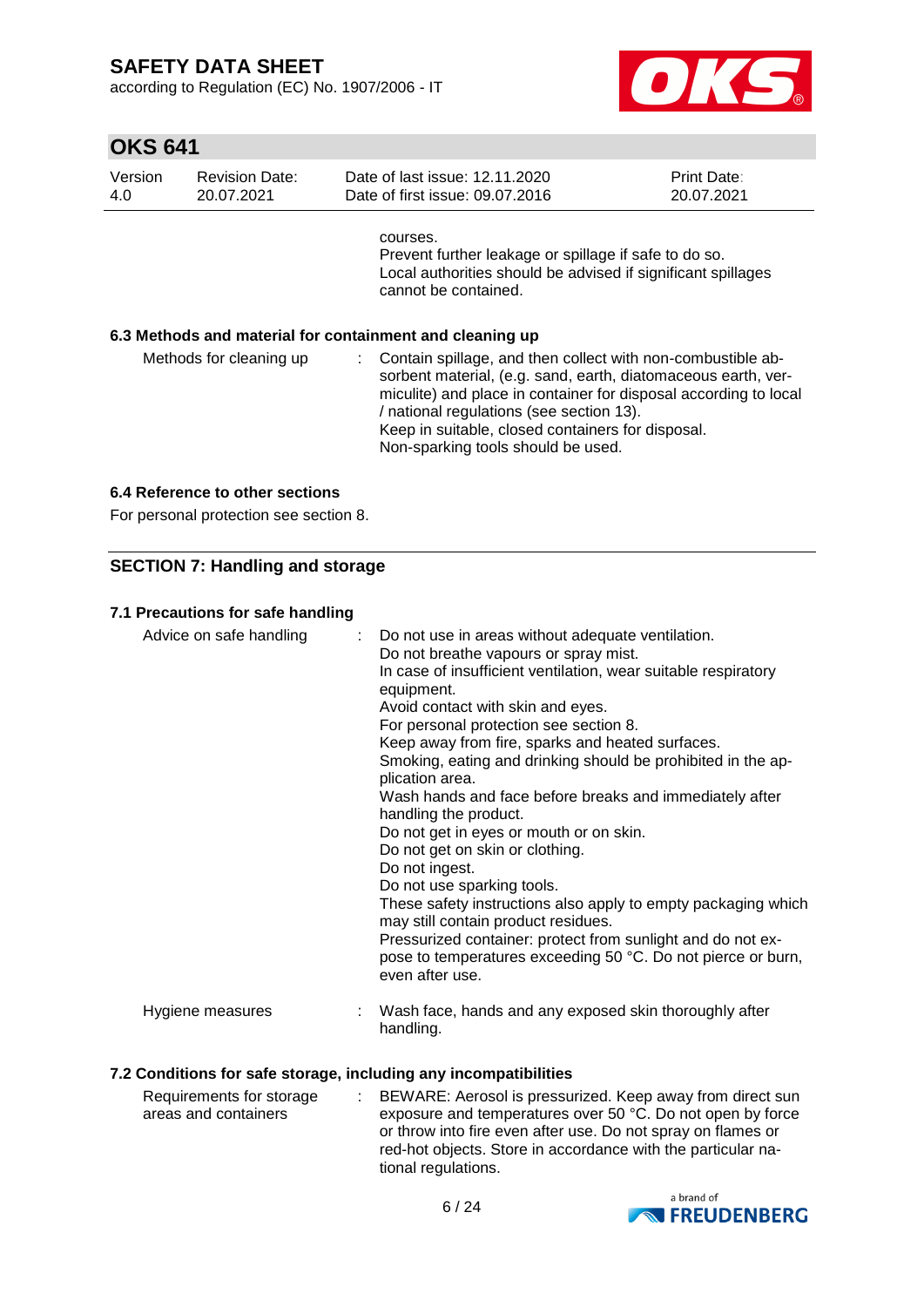according to Regulation (EC) No. 1907/2006 - IT



## **OKS 641**

| Version | Revision Date: | Date of last issue: 12.11.2020  | <b>Print Date:</b> |
|---------|----------------|---------------------------------|--------------------|
| -4.0    | 20.07.2021     | Date of first issue: 09.07.2016 | 20.07.2021         |

### **7.3 Specific end use(s)**

Specific use(s) : Specific instructions for handling, not required.

### **SECTION 8: Exposure controls/personal protection**

### **8.1 Control parameters**

### **Derived No Effect Level (DNEL) according to Regulation (EC) No. 1907/2006:**

| Substance name                                                                           | End Use | Exposure routes | Potential health ef-         | Value        |
|------------------------------------------------------------------------------------------|---------|-----------------|------------------------------|--------------|
|                                                                                          |         |                 | fects                        |              |
| Distillates (petrole-<br>um), hydrotreated<br>heavy paraffinic;<br>Baseoil - unspecified | Workers | Inhalation      | Long-term local ef-<br>fects | 5,6 mg/m $3$ |

### **Predicted No Effect Concentration (PNEC) according to Regulation (EC) No. 1907/2006:**

| Substance name                                                                        | <b>Environmental Compartment</b> | Value      |
|---------------------------------------------------------------------------------------|----------------------------------|------------|
| Distillates (petroleum), hy-<br>drotreated heavy paraffinic;<br>Baseoil - unspecified | Oral                             | 9,33 mg/kg |
| distillates (petroleum), solvent-<br>dewaxed heavy paraffinic                         | Oral                             | 9,33 mg/kg |

#### **8.2 Exposure controls**

#### **Engineering measures**

Use only in an area equipped with explosion proof exhaust ventilation. Handle only in a place equipped with local exhaust (or other appropriate exhaust).

#### **Personal protective equipment**

| Eve protection                                                        | Safety glasses with side-shields                                                                                                                                                                                                                                                                                                            |
|-----------------------------------------------------------------------|---------------------------------------------------------------------------------------------------------------------------------------------------------------------------------------------------------------------------------------------------------------------------------------------------------------------------------------------|
| Hand protection<br>Material<br>Break through time<br>Protective index | butyl-rubber<br>$:$ > 10 min<br>Class 1                                                                                                                                                                                                                                                                                                     |
| <b>Remarks</b>                                                        | Wear protective gloves. The break through time depends<br>amongst other things on the material, the thickness and the<br>type of glove and therefore has to be measured for each<br>case.<br>The selected protective gloves have to satisfy the specifica-<br>tions of Regulation (EU) 2016/425 and the standard EN 374<br>derived from it. |
| Respiratory protection                                                | Use respiratory protection unless adequate local exhaust<br>ventilation is provided or exposure assessment demonstrates<br>that exposures are within recommended exposure guidelines.                                                                                                                                                       |

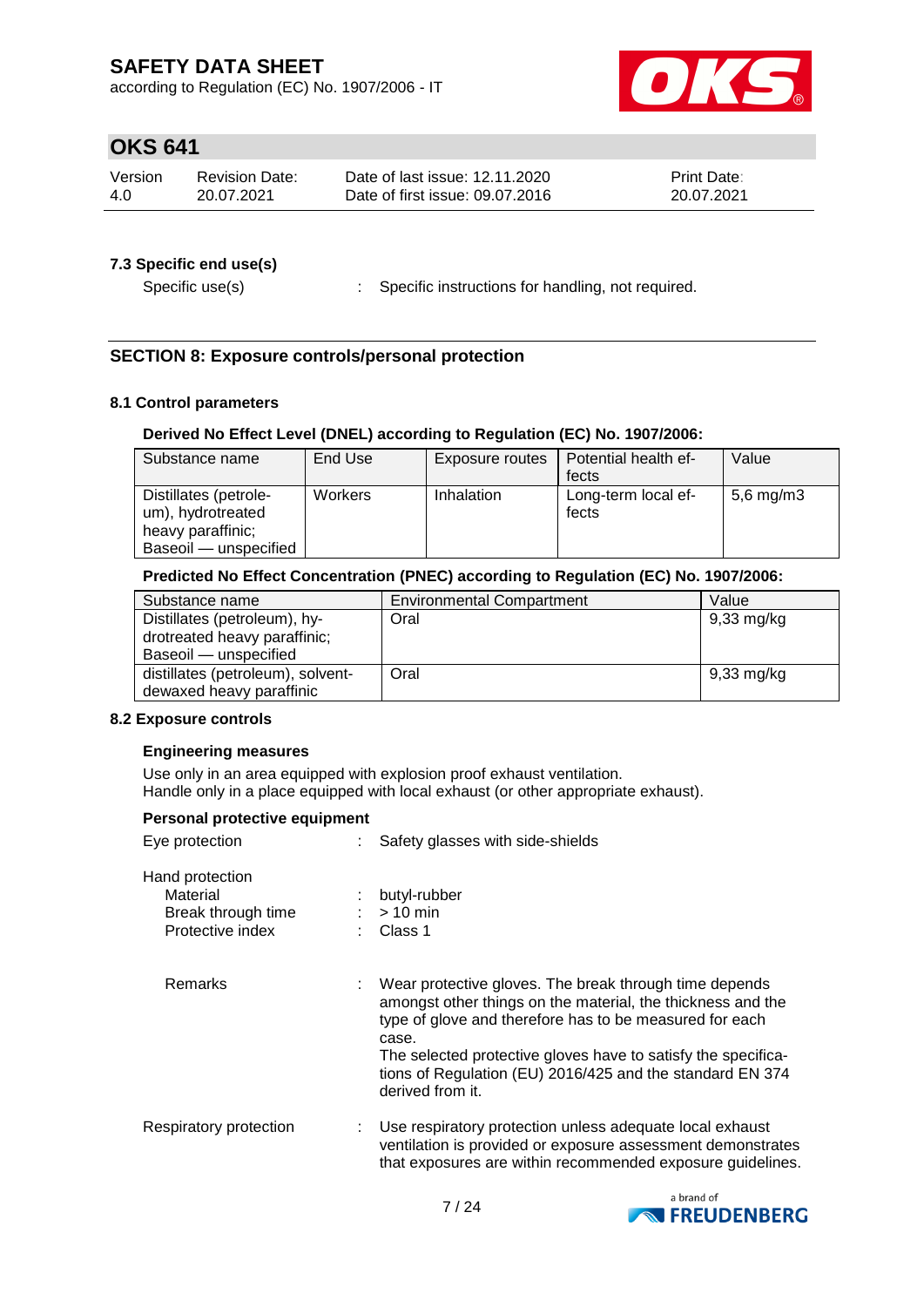according to Regulation (EC) No. 1907/2006 - IT



# **OKS 641**

| Version<br>4.0      | <b>Revision Date:</b><br>20.07.2021 | Date of last issue: 12.11.2020<br>Date of first issue: 09.07.2016                                                                                                                                                                                                                                               | Print Date:<br>20.07.2021 |  |
|---------------------|-------------------------------------|-----------------------------------------------------------------------------------------------------------------------------------------------------------------------------------------------------------------------------------------------------------------------------------------------------------------|---------------------------|--|
|                     |                                     | Short term only                                                                                                                                                                                                                                                                                                 |                           |  |
| Filter type         |                                     | Filter type A-P                                                                                                                                                                                                                                                                                                 |                           |  |
| Protective measures |                                     | : The type of protective equipment must be selected according<br>to the concentration and amount of the dangerous substance<br>at the specific workplace.<br>Choose body protection in relation to its type, to the concen-<br>tration and amount of dangerous substances, and to the spe-<br>cific work-place. |                           |  |

## **SECTION 9: Physical and chemical properties**

#### **9.1 Information on basic physical and chemical properties**

| Appearance                                                        |    | aerosol                                                       |
|-------------------------------------------------------------------|----|---------------------------------------------------------------|
| Colour                                                            |    | brown                                                         |
| Odour                                                             |    | hydrocarbon-like                                              |
| <b>Odour Threshold</b>                                            | t. | No data available                                             |
|                                                                   |    |                                                               |
| pH                                                                |    | Not applicable<br>substance/mixture is non-soluble (in water) |
| Melting point/range                                               |    | No data available                                             |
| Boiling point/boiling range                                       | t. | 150 °C<br>(1.013 hPa)                                         |
| Flash point                                                       |    | 62 °C<br>Method: Pensky-Martens                               |
| Evaporation rate                                                  |    | No data available                                             |
| Flammability (solid, gas)                                         | ÷. | Flammable aerosol.                                            |
| Upper explosion limit / Upper :<br>flammability limit             |    | 6 %(V)                                                        |
| Lower explosion limit / Lower : $0,6\%$ (V)<br>flammability limit |    |                                                               |
| Vapour pressure                                                   |    | 4.500 hPa (20 °C)                                             |
| Relative vapour density                                           |    | No data available                                             |

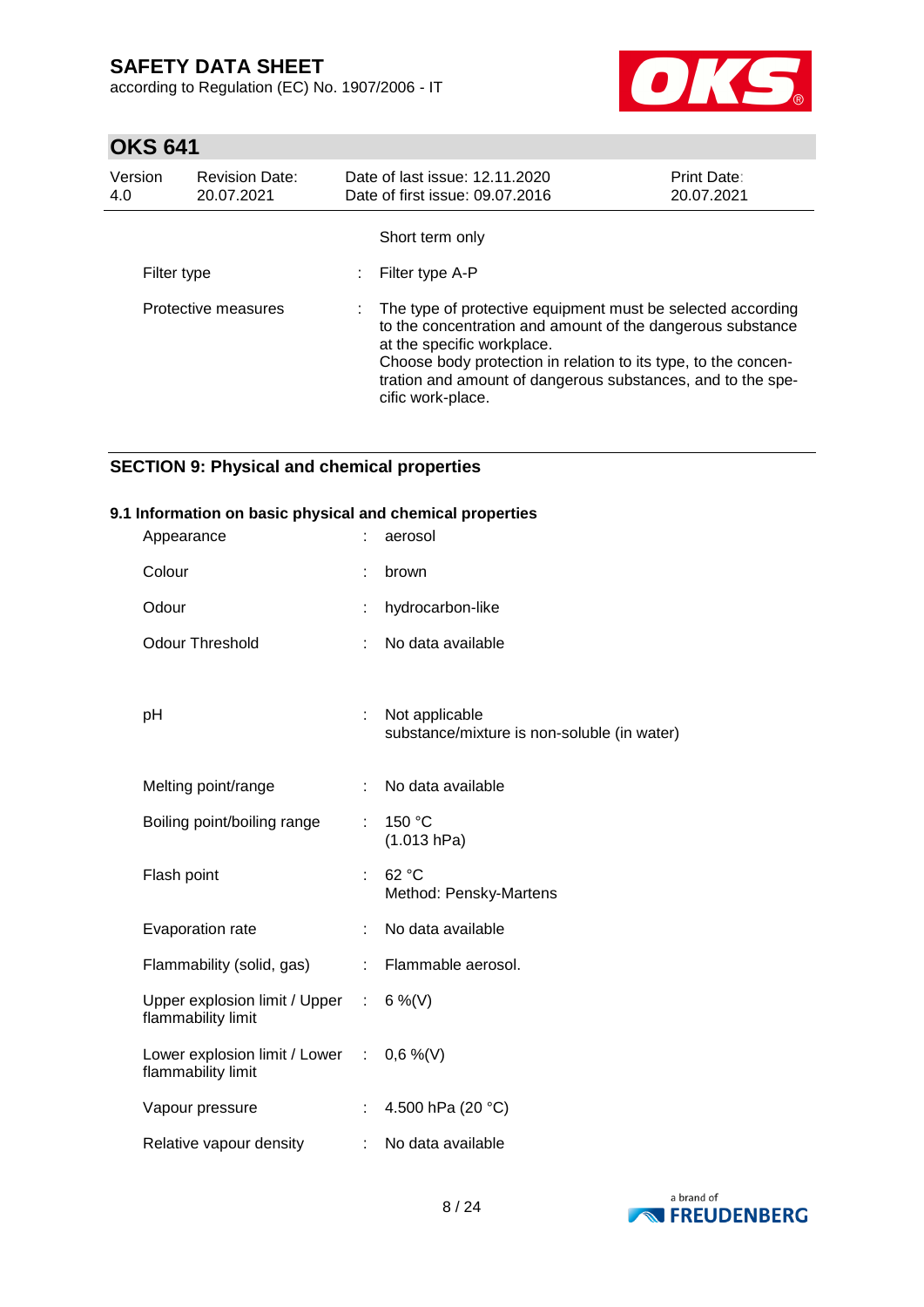according to Regulation (EC) No. 1907/2006 - IT



## **OKS 641**

| Version<br>4.0 |                     | <b>Revision Date:</b><br>20.07.2021 |    | Date of last issue: 12.11.2020<br>Date of first issue: 09.07.2016    | Print Date:<br>20.07.2021 |
|----------------|---------------------|-------------------------------------|----|----------------------------------------------------------------------|---------------------------|
|                |                     | Relative density                    | t. | 0,83(20 °C)<br>Reference substance: Water<br>The value is calculated |                           |
|                | Density             |                                     | t, | 0,83 g/cm3<br>(20 °C)                                                |                           |
|                | <b>Bulk density</b> |                                     |    | No data available                                                    |                           |
|                | Solubility(ies)     | Water solubility                    |    | insoluble                                                            |                           |
|                |                     | Solubility in other solvents        | ÷  | No data available                                                    |                           |
|                | octanol/water       | Partition coefficient: n-           |    | No data available                                                    |                           |
|                |                     | Auto-ignition temperature           | ÷  | No data available                                                    |                           |
|                |                     | Decomposition temperature           | ÷  | No data available                                                    |                           |
|                | Viscosity           | Viscosity, dynamic                  | ÷  | No data available                                                    |                           |
|                |                     | Viscosity, kinematic                | ÷. | $<$ 20,5 mm2/s (40 °C)                                               |                           |
|                |                     | <b>Explosive properties</b>         | t  | Not explosive                                                        |                           |
|                |                     | Oxidizing properties                |    | No data available                                                    |                           |
|                |                     | 9.2 Other information               |    |                                                                      |                           |
|                |                     | Heat of combustion                  | ÷  | $< 20$ kJ/g                                                          |                           |
|                |                     | Sublimation point                   |    | No data available                                                    |                           |
|                |                     | Metal corrosion rate                |    | Not corrosive to metals                                              |                           |
|                | Self-ignition       |                                     |    | No data available                                                    |                           |

## **SECTION 10: Stability and reactivity**

### **10.1 Reactivity**

No hazards to be specially mentioned.

### **10.2 Chemical stability**

Stable under normal conditions.

#### **10.3 Possibility of hazardous reactions**

Hazardous reactions : No dangerous reaction known under conditions of normal use.

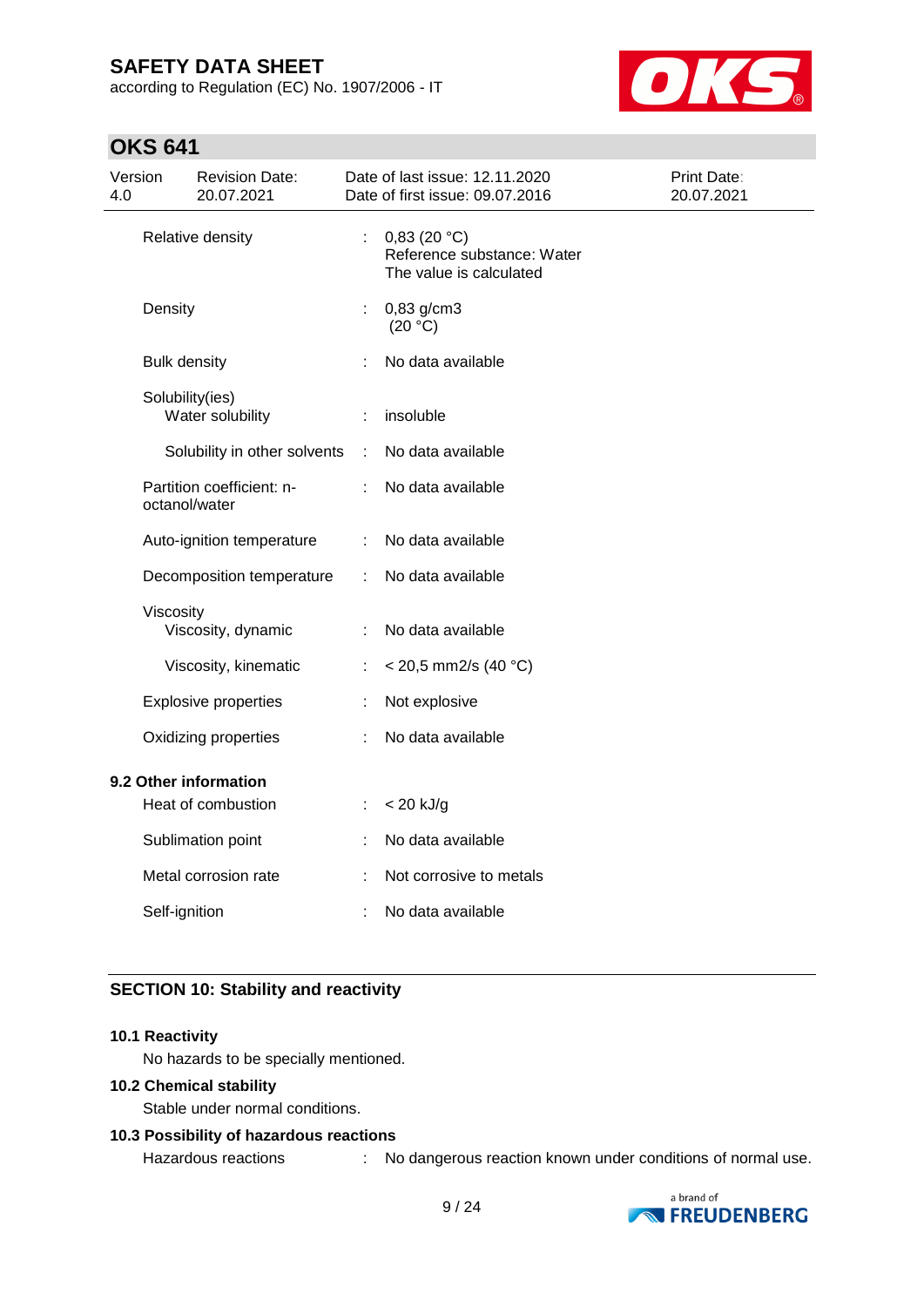according to Regulation (EC) No. 1907/2006 - IT



# **OKS 641**

| Version | <b>Revision Date:</b> | Date of last issue: 12.11.2020  | <b>Print Date:</b> |
|---------|-----------------------|---------------------------------|--------------------|
| 4.0     | 20.07.2021            | Date of first issue: 09.07.2016 | 20.07.2021         |
|         |                       |                                 |                    |

| <b>10.4 Conditions to avoid</b><br>Conditions to avoid | : Heat, flames and sparks. |
|--------------------------------------------------------|----------------------------|
| 10.5 Incompatible materials<br>Materials to avoid      | : Oxidizing agents         |

## **10.6 Hazardous decomposition products**

No decomposition if stored and applied as directed.

| <b>SECTION 11: Toxicological information</b> |  |
|----------------------------------------------|--|
|----------------------------------------------|--|

### **11.1 Information on toxicological effects**

| <b>Acute toxicity</b>           |                                                                                                                                                                                                 |
|---------------------------------|-------------------------------------------------------------------------------------------------------------------------------------------------------------------------------------------------|
| <b>Product:</b>                 |                                                                                                                                                                                                 |
| Acute oral toxicity             | : Remarks: This information is not available.                                                                                                                                                   |
| Acute inhalation toxicity<br>t. | Symptoms: Inhalation may provoke the following symptoms:,<br>Respiratory disorder                                                                                                               |
| Acute dermal toxicity           | Remarks: Prolonged or repeated skin contact with liquid may<br>cause defatting resulting in drying, redness and possible blis-<br>tering.                                                       |
|                                 | Symptoms: Skin disorders                                                                                                                                                                        |
| Components:                     |                                                                                                                                                                                                 |
|                                 | Naphtha (petroleum), hydrotreated heavy; Low boiling point ydrogen treated naphtha:                                                                                                             |
| Acute oral toxicity             | : LD50 (Rat): $> 5.000$ mg/kg<br>Method: OECD Test Guideline 401                                                                                                                                |
| Acute dermal toxicity           | : LD50 (Rabbit): $> 5.000$ mg/kg<br>Method: OECD Test Guideline 402                                                                                                                             |
|                                 | Distillates (petroleum), hydrotreated heavy paraffinic; Baseoil - unspecified:                                                                                                                  |
| Acute oral toxicity<br>÷.       | LD50 (Rat): $> 5.000$ mg/kg<br>Method: OECD Test Guideline 401<br>GLP: yes                                                                                                                      |
| Acute inhalation toxicity       | : $LC50 (Rat) : 5,53 mg/l$<br>Exposure time: 4 h<br>Test atmosphere: dust/mist<br>Method: OECD Test Guideline 403<br>Assessment: The substance or mixture has no acute inhala-<br>tion toxicity |

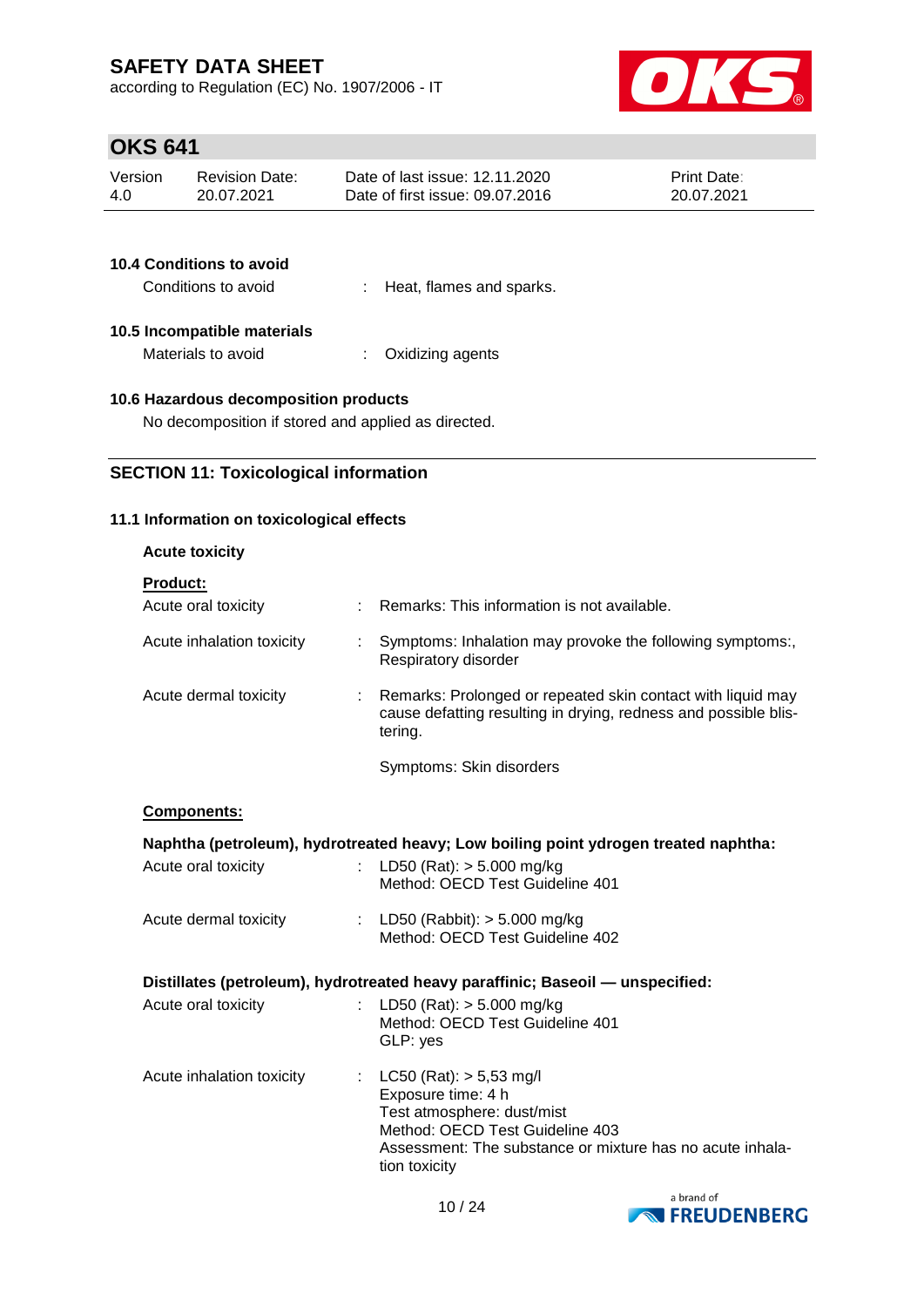according to Regulation (EC) No. 1907/2006 - IT



| Version         | <b>Revision Date:</b><br>20.07.2021 | Date of last issue: 12.11.2020<br>Date of first issue: 09.07.2016                   | <b>Print Date:</b><br>20.07.2021 |
|-----------------|-------------------------------------|-------------------------------------------------------------------------------------|----------------------------------|
|                 |                                     |                                                                                     |                                  |
|                 | Acute dermal toxicity               | : LD50 (Rabbit): $>$ 5.000 mg/kg<br>Method: OECD Test Guideline 402                 |                                  |
|                 |                                     | distillates (petroleum), solvent-dewaxed heavy paraffinic:                          |                                  |
|                 | Acute oral toxicity                 | : LD50 (Rat): $> 5.000$ mg/kg<br>Method: OECD Test Guideline 401                    |                                  |
|                 | Acute dermal toxicity               | : LD50 (Rabbit): $> 5.000$ mg/kg<br>Method: OECD Test Guideline 402                 |                                  |
|                 | <b>Skin corrosion/irritation</b>    |                                                                                     |                                  |
| <b>Product:</b> |                                     |                                                                                     |                                  |
| Remarks         |                                     | This information is not available.                                                  |                                  |
|                 | Components:                         |                                                                                     |                                  |
|                 |                                     | Naphtha (petroleum), hydrotreated heavy; Low boiling point ydrogen treated naphtha: |                                  |
| Species         |                                     | Rabbit                                                                              |                                  |
|                 | Assessment                          | No skin irritation                                                                  |                                  |
| Method          |                                     | : OECD Test Guideline 404                                                           |                                  |
| Result          |                                     | Mild skin irritation                                                                |                                  |
| Result          |                                     | Repeated exposure may cause skin dryness or cracking.                               |                                  |
|                 |                                     | Distillates (petroleum), hydrotreated heavy paraffinic; Baseoil — unspecified:      |                                  |
| Species         |                                     | Rabbit                                                                              |                                  |
|                 | Assessment                          | No skin irritation                                                                  |                                  |
| Method          |                                     | <b>OECD Test Guideline 404</b>                                                      |                                  |
| Result          |                                     | No skin irritation                                                                  |                                  |
| <b>GLP</b>      |                                     | yes                                                                                 |                                  |
|                 |                                     | distillates (petroleum), solvent-dewaxed heavy paraffinic:                          |                                  |
| Species         |                                     | Rabbit                                                                              |                                  |
|                 | Assessment                          | No skin irritation                                                                  |                                  |
| Method          |                                     | : OECD Test Guideline 404                                                           |                                  |
| Result          |                                     | : No skin irritation                                                                |                                  |
| <b>GLP</b>      |                                     | $:$ yes                                                                             |                                  |
|                 | Serious eye damage/eye irritation   |                                                                                     |                                  |
| Product:        |                                     |                                                                                     |                                  |
| Remarks         |                                     | Contact with eyes may cause irritation.                                             |                                  |
|                 | Components:                         |                                                                                     |                                  |
|                 |                                     | Naphtha (petroleum), hydrotreated heavy; Low boiling point ydrogen treated naphtha: |                                  |

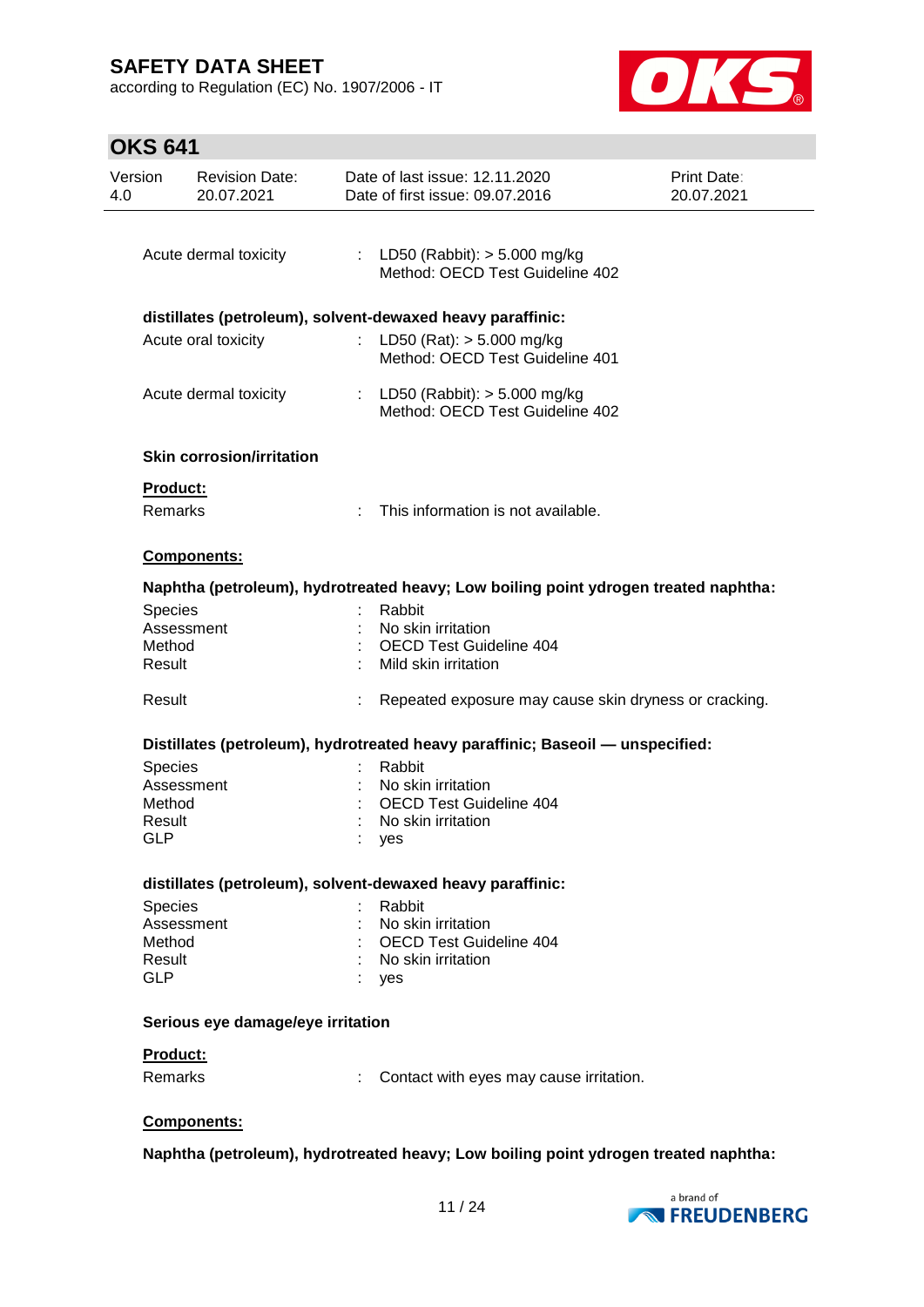according to Regulation (EC) No. 1907/2006 - IT



| Version<br>4.0              | <b>Revision Date:</b><br>20.07.2021       | Date of last issue: 12.11.2020<br>Date of first issue: 09.07.2016                   | Print Date:<br>20.07.2021 |
|-----------------------------|-------------------------------------------|-------------------------------------------------------------------------------------|---------------------------|
| Species<br>Method<br>Result | Assessment                                | Rabbit<br>No eye irritation<br>OECD Test Guideline 405<br>No eye irritation         |                           |
|                             |                                           | Distillates (petroleum), hydrotreated heavy paraffinic; Baseoil - unspecified:      |                           |
| <b>Species</b>              |                                           | Rabbit                                                                              |                           |
|                             | Assessment                                | No eye irritation                                                                   |                           |
| Method                      |                                           | <b>OECD Test Guideline 405</b>                                                      |                           |
| Result                      |                                           | No eye irritation                                                                   |                           |
| <b>GLP</b>                  |                                           | yes                                                                                 |                           |
|                             |                                           | distillates (petroleum), solvent-dewaxed heavy paraffinic:                          |                           |
| <b>Species</b>              |                                           | Rabbit                                                                              |                           |
|                             | Assessment                                | No eye irritation                                                                   |                           |
| Method                      |                                           | <b>OECD Test Guideline 405</b>                                                      |                           |
| Result                      |                                           | No eye irritation                                                                   |                           |
| <b>GLP</b>                  |                                           | yes                                                                                 |                           |
|                             | <b>Respiratory or skin sensitisation</b>  |                                                                                     |                           |
| Product:                    |                                           |                                                                                     |                           |
| Remarks                     |                                           | This information is not available.                                                  |                           |
|                             | Components:                               |                                                                                     |                           |
|                             |                                           | Naphtha (petroleum), hydrotreated heavy; Low boiling point ydrogen treated naphtha: |                           |
| <b>Species</b>              |                                           | Guinea pig                                                                          |                           |
|                             | Assessment                                | Does not cause skin sensitisation.                                                  |                           |
| Method                      |                                           | <b>OECD Test Guideline 406</b>                                                      |                           |
| Result                      |                                           | Does not cause skin sensitisation.                                                  |                           |
|                             | Sulfonic acids, petroleum, calcium salts: |                                                                                     |                           |
|                             | Assessment                                | The product is a skin sensitiser, sub-category 1B.                                  |                           |
|                             |                                           | Distillates (petroleum), hydrotreated heavy paraffinic; Baseoil - unspecified:      |                           |
| <b>Species</b>              |                                           | Guinea pig                                                                          |                           |
|                             | Assessment                                | Does not cause skin sensitisation.                                                  |                           |
| Method                      |                                           | <b>OECD Test Guideline 406</b>                                                      |                           |
| Result                      |                                           | Does not cause skin sensitisation.                                                  |                           |
| <b>GLP</b>                  |                                           | yes                                                                                 |                           |
|                             |                                           |                                                                                     |                           |
|                             |                                           | distillates (petroleum), solvent-dewaxed heavy paraffinic:                          |                           |
| Species                     |                                           | Guinea pig                                                                          |                           |
|                             | Assessment                                | Does not cause skin sensitisation.                                                  |                           |
| Method                      |                                           | <b>OECD Test Guideline 406</b>                                                      |                           |
| Result                      |                                           | Does not cause skin sensitisation.                                                  |                           |
|                             |                                           |                                                                                     | a brand of                |

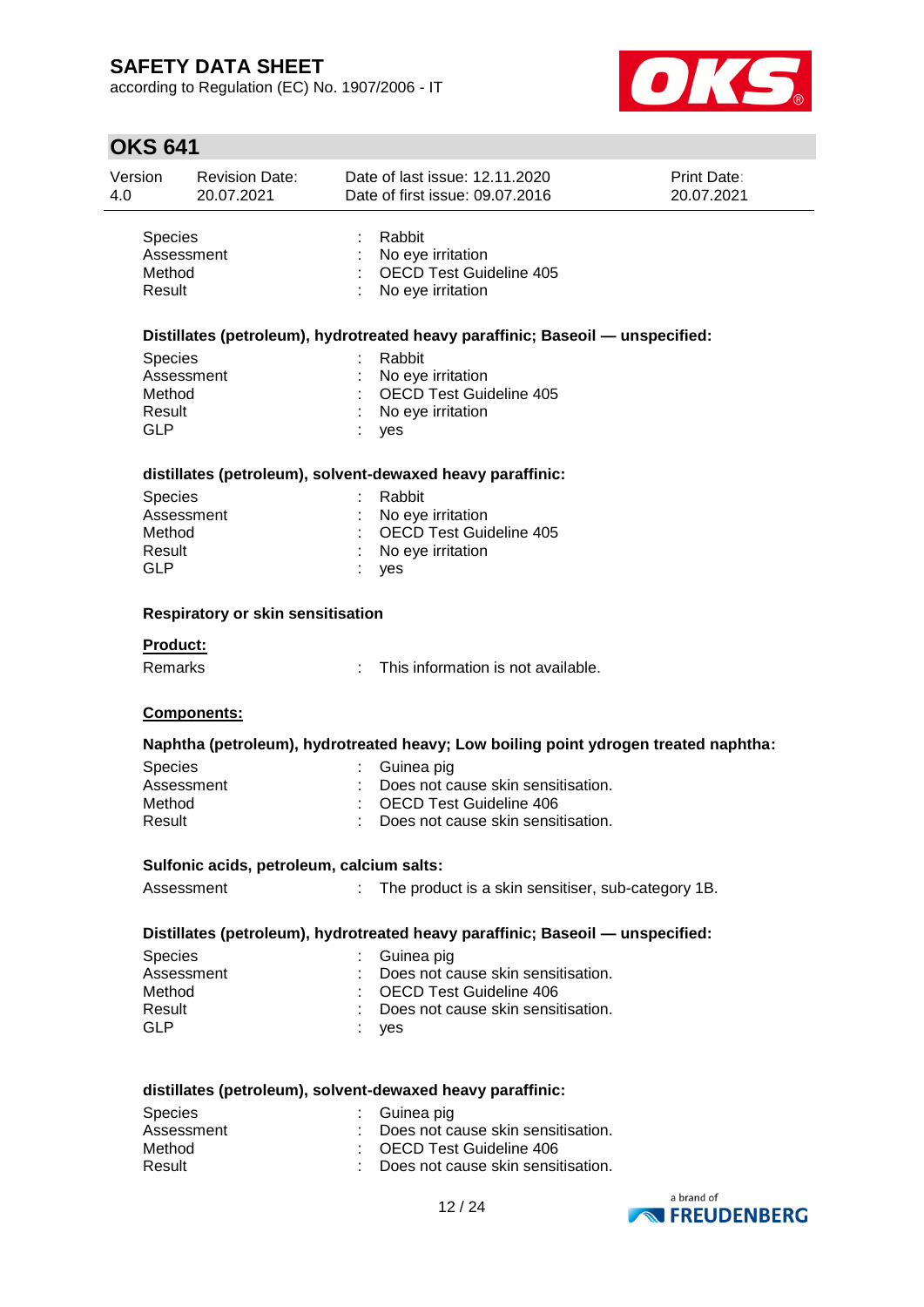according to Regulation (EC) No. 1907/2006 - IT



| Version         | <b>Revision Date:</b><br>20.07.2021 |                               | Date of last issue: 12.11.2020<br>Date of first issue: 09.07.2016                                                                                         | Print Date:<br>20.07.2021 |
|-----------------|-------------------------------------|-------------------------------|-----------------------------------------------------------------------------------------------------------------------------------------------------------|---------------------------|
| <b>GLP</b>      |                                     |                               | yes                                                                                                                                                       |                           |
|                 | <b>Germ cell mutagenicity</b>       |                               |                                                                                                                                                           |                           |
| <b>Product:</b> |                                     |                               |                                                                                                                                                           |                           |
|                 | Genotoxicity in vitro               |                               | : Remarks: No data available                                                                                                                              |                           |
|                 | Genotoxicity in vivo                |                               | Remarks: No data available                                                                                                                                |                           |
|                 | <b>Components:</b>                  |                               |                                                                                                                                                           |                           |
|                 |                                     |                               | Naphtha (petroleum), hydrotreated heavy; Low boiling point ydrogen treated naphtha:                                                                       |                           |
| sessment        | Germ cell mutagenicity-As-          |                               | Tests on bacterial or mammalian cell cultures did not show<br>mutagenic effects.                                                                          |                           |
|                 |                                     |                               | distillates (petroleum), solvent-dewaxed heavy paraffinic:                                                                                                |                           |
|                 | Genotoxicity in vitro               |                               | Test system: Salmonella typhimurium<br>Metabolic activation: with and without metabolic activation<br>Method: OECD Test Guideline 471<br>Result: negative |                           |
|                 | Genotoxicity in vivo                |                               | Species: Mouse<br><b>Application Route: Oral</b><br>Method: OECD Test Guideline 474<br>Result: negative                                                   |                           |
|                 | Carcinogenicity                     |                               |                                                                                                                                                           |                           |
| <b>Product:</b> |                                     |                               |                                                                                                                                                           |                           |
| Remarks         |                                     |                               | No data available                                                                                                                                         |                           |
|                 | Components:                         |                               |                                                                                                                                                           |                           |
| ment            | Carcinogenicity - Assess-           | $\mathcal{L}^{\mathcal{L}}$ . | Naphtha (petroleum), hydrotreated heavy; Low boiling point ydrogen treated naphtha:<br>Not classifiable as a human carcinogen.                            |                           |
|                 |                                     |                               | Distillates (petroleum), hydrotreated heavy paraffinic; Baseoil — unspecified:                                                                            |                           |
| ment            | Carcinogenicity - Assess-           | $\mathcal{L}^{\mathcal{L}}$   | Not classifiable as a human carcinogen.                                                                                                                   |                           |
|                 |                                     |                               | distillates (petroleum), solvent-dewaxed heavy paraffinic:                                                                                                |                           |
| <b>Species</b>  |                                     |                               | Mouse                                                                                                                                                     |                           |
|                 | <b>Application Route</b>            |                               | Dermal<br><b>OECD Test Guideline 451</b>                                                                                                                  |                           |
| Method          |                                     |                               |                                                                                                                                                           |                           |

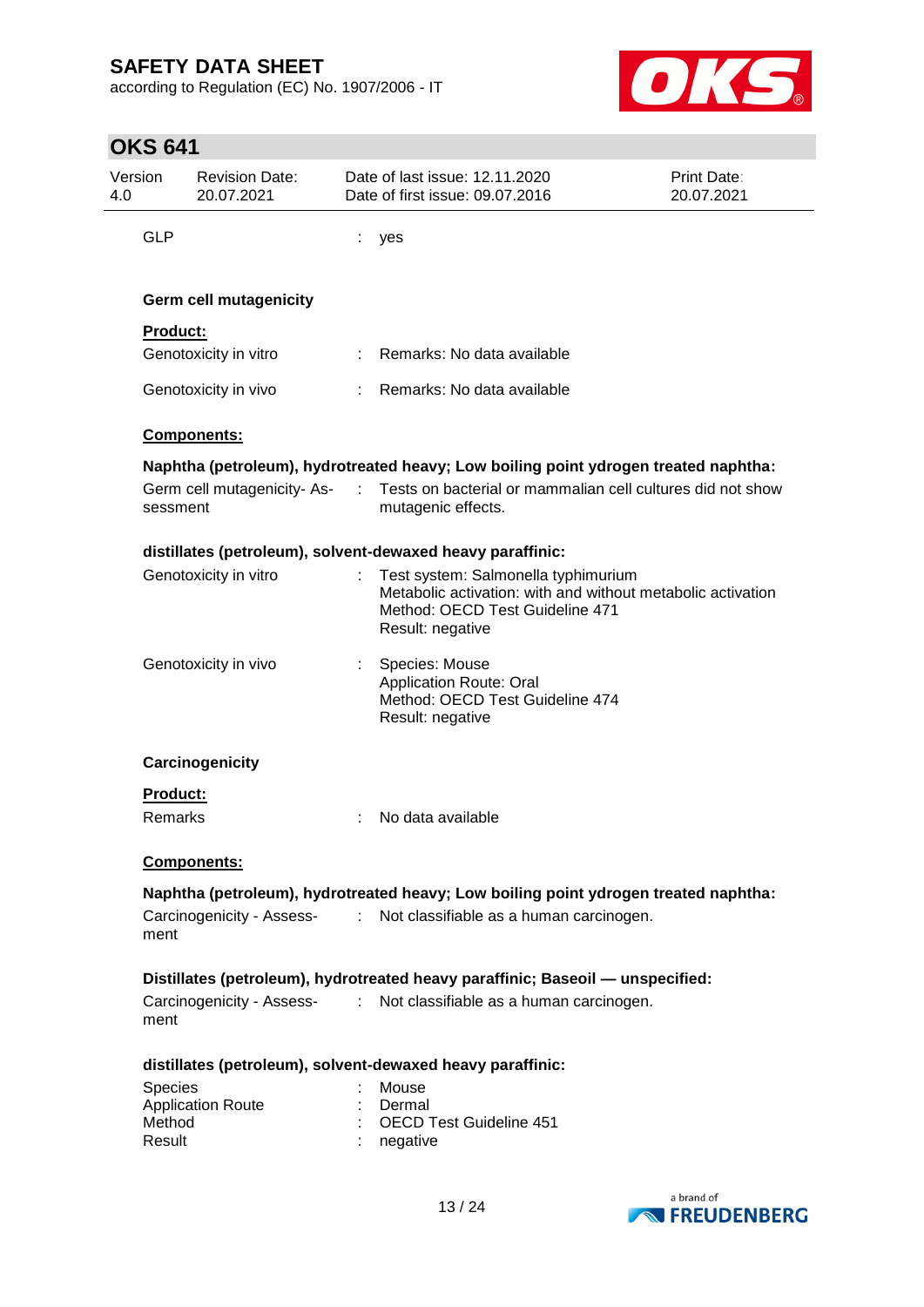according to Regulation (EC) No. 1907/2006 - IT



| Version<br>4.0  | <b>Revision Date:</b><br>20.07.2021 | Date of last issue: 12.11.2020<br>Date of first issue: 09.07.2016                                                                                                                        | <b>Print Date:</b><br>20.07.2021 |
|-----------------|-------------------------------------|------------------------------------------------------------------------------------------------------------------------------------------------------------------------------------------|----------------------------------|
|                 | <b>Reproductive toxicity</b>        |                                                                                                                                                                                          |                                  |
| <b>Product:</b> |                                     |                                                                                                                                                                                          |                                  |
|                 | Effects on fertility                | : Remarks: No data available                                                                                                                                                             |                                  |
| ment            | Effects on foetal develop-          | : Remarks: No data available                                                                                                                                                             |                                  |
|                 | <b>Components:</b>                  |                                                                                                                                                                                          |                                  |
|                 |                                     | Naphtha (petroleum), hydrotreated heavy; Low boiling point ydrogen treated naphtha:                                                                                                      |                                  |
|                 | Reproductive toxicity - As-<br>:    | No toxicity to reproduction                                                                                                                                                              |                                  |
| sessment        |                                     | No toxicity to reproduction                                                                                                                                                              |                                  |
|                 |                                     | Distillates (petroleum), hydrotreated heavy paraffinic; Baseoil - unspecified:                                                                                                           |                                  |
|                 |                                     | Reproductive toxicity - As- : No toxicity to reproduction                                                                                                                                |                                  |
| sessment        |                                     |                                                                                                                                                                                          |                                  |
|                 |                                     | distillates (petroleum), solvent-dewaxed heavy paraffinic:                                                                                                                               |                                  |
|                 | Effects on foetal develop-          | Species: Rat                                                                                                                                                                             |                                  |
| ment            |                                     | Application Route: Dermal<br>General Toxicity Maternal: NOAEL: 30 mg/kg body weight<br>Developmental Toxicity: NOAEL: 30 mg/kg body weight<br>Method: OECD Test Guideline 414            |                                  |
|                 | <b>STOT - single exposure</b>       |                                                                                                                                                                                          |                                  |
|                 |                                     |                                                                                                                                                                                          |                                  |
|                 | Components:                         |                                                                                                                                                                                          |                                  |
|                 |                                     |                                                                                                                                                                                          |                                  |
|                 | Assessment                          | Naphtha (petroleum), hydrotreated heavy; Low boiling point ydrogen treated naphtha:<br>The substance or mixture is not classified as specific target<br>organ toxicant, single exposure. |                                  |
|                 | <b>STOT - repeated exposure</b>     |                                                                                                                                                                                          |                                  |
|                 | Components:                         |                                                                                                                                                                                          |                                  |
|                 |                                     | Naphtha (petroleum), hydrotreated heavy; Low boiling point ydrogen treated naphtha:                                                                                                      |                                  |
|                 | Assessment                          | The substance or mixture is not classified as specific target<br>organ toxicant, single exposure.                                                                                        |                                  |
|                 | <b>Repeated dose toxicity</b>       |                                                                                                                                                                                          |                                  |
| Product:        |                                     |                                                                                                                                                                                          |                                  |

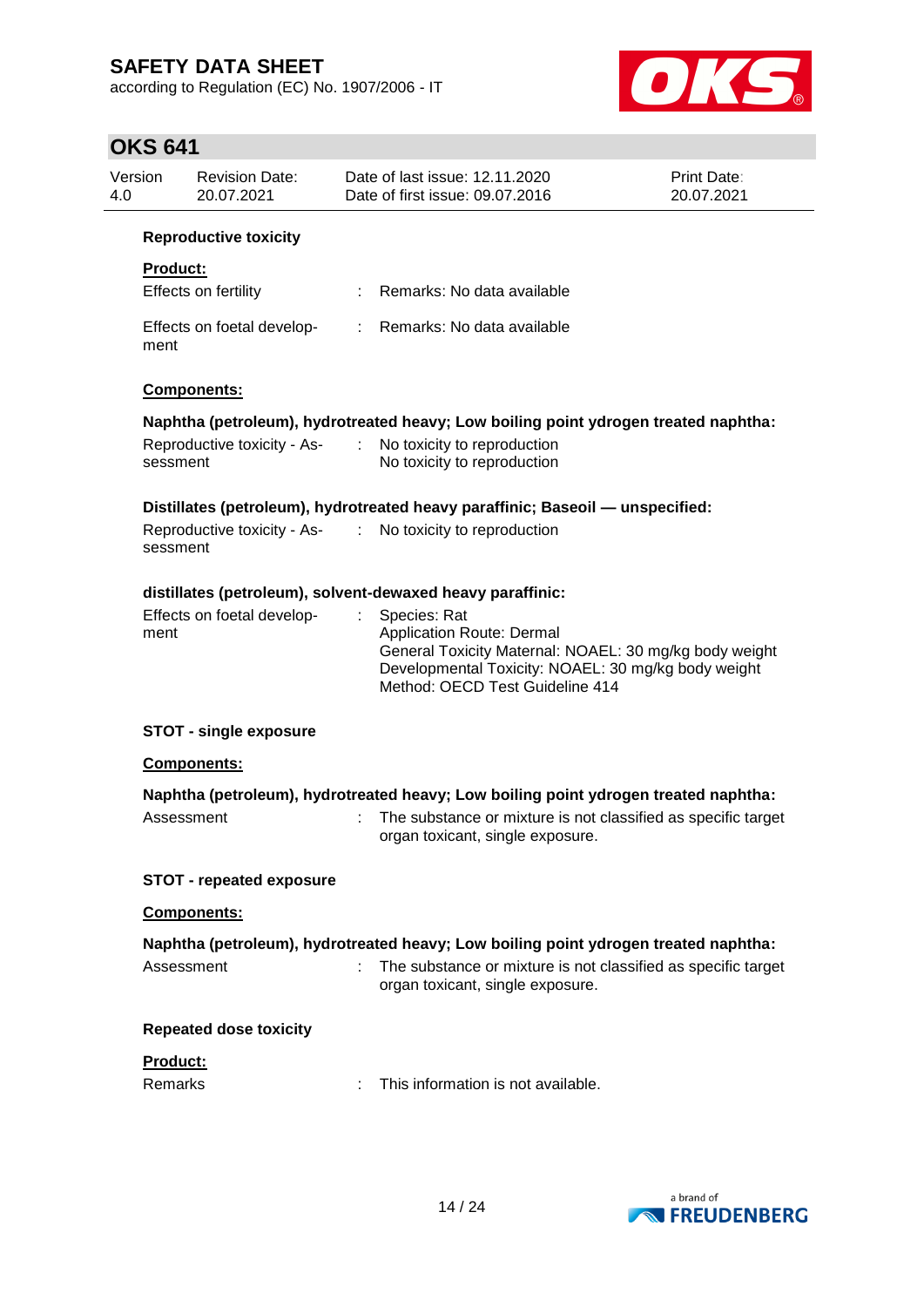according to Regulation (EC) No. 1907/2006 - IT



## **OKS 641**

| Version | <b>Revision Date:</b> | Date of last issue: 12.11.2020  | <b>Print Date:</b> |
|---------|-----------------------|---------------------------------|--------------------|
| 4.0     | 20.07.2021            | Date of first issue: 09.07.2016 | 20.07.2021         |

### **Aspiration toxicity**

### **Product:**

May be fatal if swallowed and enters airways.

May be fatal if swallowed and enters airways.

### **Components:**

**Naphtha (petroleum), hydrotreated heavy; Low boiling point ydrogen treated naphtha:** May be fatal if swallowed and enters airways.

**Distillates (petroleum), hydrotreated heavy paraffinic; Baseoil — unspecified:** No aspiration toxicity classification

**distillates (petroleum), solvent-dewaxed heavy paraffinic:** No aspiration toxicity classification

#### **Further information**

### **Product:**

Remarks : Information given is based on data on the components and the toxicology of similar products.

### **SECTION 12: Ecological information**

### **12.1 Toxicity**

| <b>Product:</b>                                                                     |    |                            |
|-------------------------------------------------------------------------------------|----|----------------------------|
| Toxicity to fish                                                                    | ÷  | Remarks: No data available |
| Toxicity to daphnia and other : Remarks: No data available<br>aquatic invertebrates |    |                            |
| Toxicity to algae/aquatic<br>plants                                                 | ÷. | Remarks: No data available |
| Toxicity to microorganisms                                                          | ÷  | Remarks: No data available |

### **Components:**

| Naphtha (petroleum), hydrotreated heavy; Low boiling point ydrogen treated naphtha: |  |                                                                                            |  |  |
|-------------------------------------------------------------------------------------|--|--------------------------------------------------------------------------------------------|--|--|
| Toxicity to fish                                                                    |  | : LC50 (Oncorhynchus mykiss (rainbow trout)): $> 100$ mg/l<br>Exposure time: 96 h          |  |  |
|                                                                                     |  | Toxicity to daphnia and other $\therefore$ EC50 (Daphnia magna (Water flea)): $> 100$ mg/l |  |  |

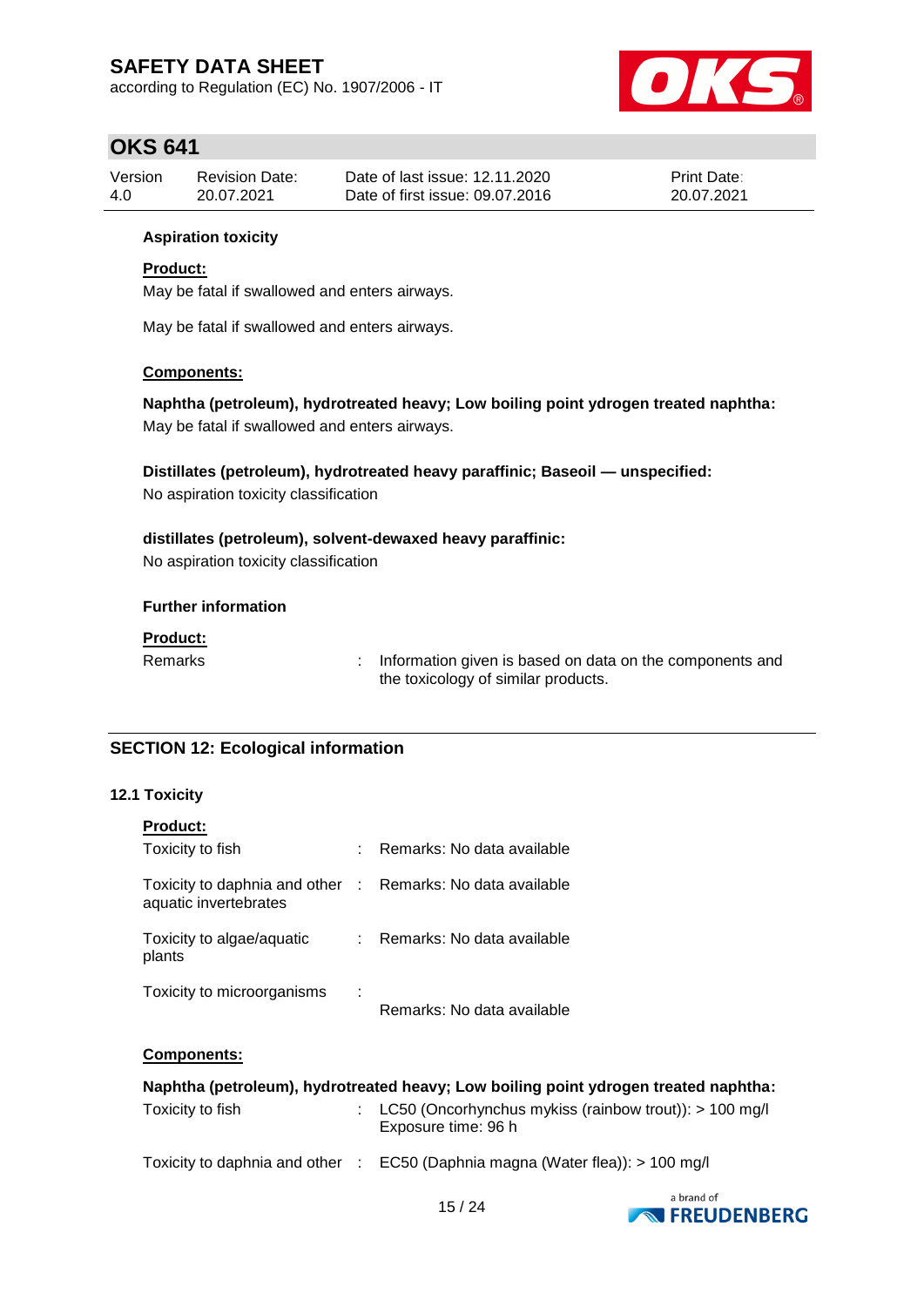according to Regulation (EC) No. 1907/2006 - IT



# **OKS 641**

| Version<br>4.0 |              | <b>Revision Date:</b><br>20.07.2021                              |    | Date of last issue: 12.11.2020<br>Date of first issue: 09.07.2016                                                                                                                   | <b>Print Date:</b><br>20.07.2021 |
|----------------|--------------|------------------------------------------------------------------|----|-------------------------------------------------------------------------------------------------------------------------------------------------------------------------------------|----------------------------------|
|                |              | aquatic invertebrates                                            |    | Exposure time: 48 h                                                                                                                                                                 |                                  |
|                | plants       | Toxicity to algae/aquatic                                        | ÷. | EC50 (Pseudokirchneriella subcapitata (green algae)): > 100<br>mg/l<br>Exposure time: 72 h                                                                                          |                                  |
|                |              |                                                                  |    | Distillates (petroleum), hydrotreated heavy paraffinic; Baseoil — unspecified:                                                                                                      |                                  |
|                |              | Toxicity to fish                                                 |    | LC50 (Pimephales promelas (fathead minnow)): > 100 mg/l<br>Exposure time: 96 h<br>Test Type: static test<br>Method: OECD Test Guideline 203<br>GLP: yes                             |                                  |
|                |              | aquatic invertebrates                                            |    | Toxicity to daphnia and other : EC50 (Daphnia magna (Water flea)): > 10.000 mg/l<br>Exposure time: 48 h<br>Test Type: Immobilization<br>Method: OECD Test Guideline 202<br>GLP: yes |                                  |
|                | ic toxicity) | Toxicity to daphnia and other :<br>aquatic invertebrates (Chron- |    | NOEC: 10 mg/l<br>Exposure time: 21 d<br>Species: Daphnia magna (Water flea)<br>Test Type: semi-static test<br>Method: OECD Test Guideline 211<br>GLP: yes                           |                                  |
|                |              |                                                                  |    | distillates (petroleum), solvent-dewaxed heavy paraffinic:                                                                                                                          |                                  |
|                |              | Toxicity to fish                                                 |    | LC50 (Pimephales promelas (fathead minnow)): > 100 mg/l<br>Exposure time: 96 h<br>Test Type: static test<br>Method: OECD Test Guideline 203<br>GLP: yes                             |                                  |
|                |              | aquatic invertebrates                                            |    | Toxicity to daphnia and other : EC50 (Daphnia magna (Water flea)): > 10.000 mg/l<br>Exposure time: 48 h<br>Test Type: static test<br>Method: OECD Test Guideline 202                |                                  |
|                | plants       | Toxicity to algae/aquatic                                        |    | NOEC (Pseudokirchneriella subcapitata (green algae)): > 100<br>mg/l<br>Exposure time: 72 h<br>Test Type: static test<br>Method: OECD Test Guideline 201                             |                                  |
|                | ic toxicity) | Toxicity to daphnia and other :<br>aquatic invertebrates (Chron- |    | NOEC: 10 mg/l<br>Exposure time: 21 d<br>Species: Daphnia magna (Water flea)                                                                                                         |                                  |

## **12.2 Persistence and degradability**

### **Product:**

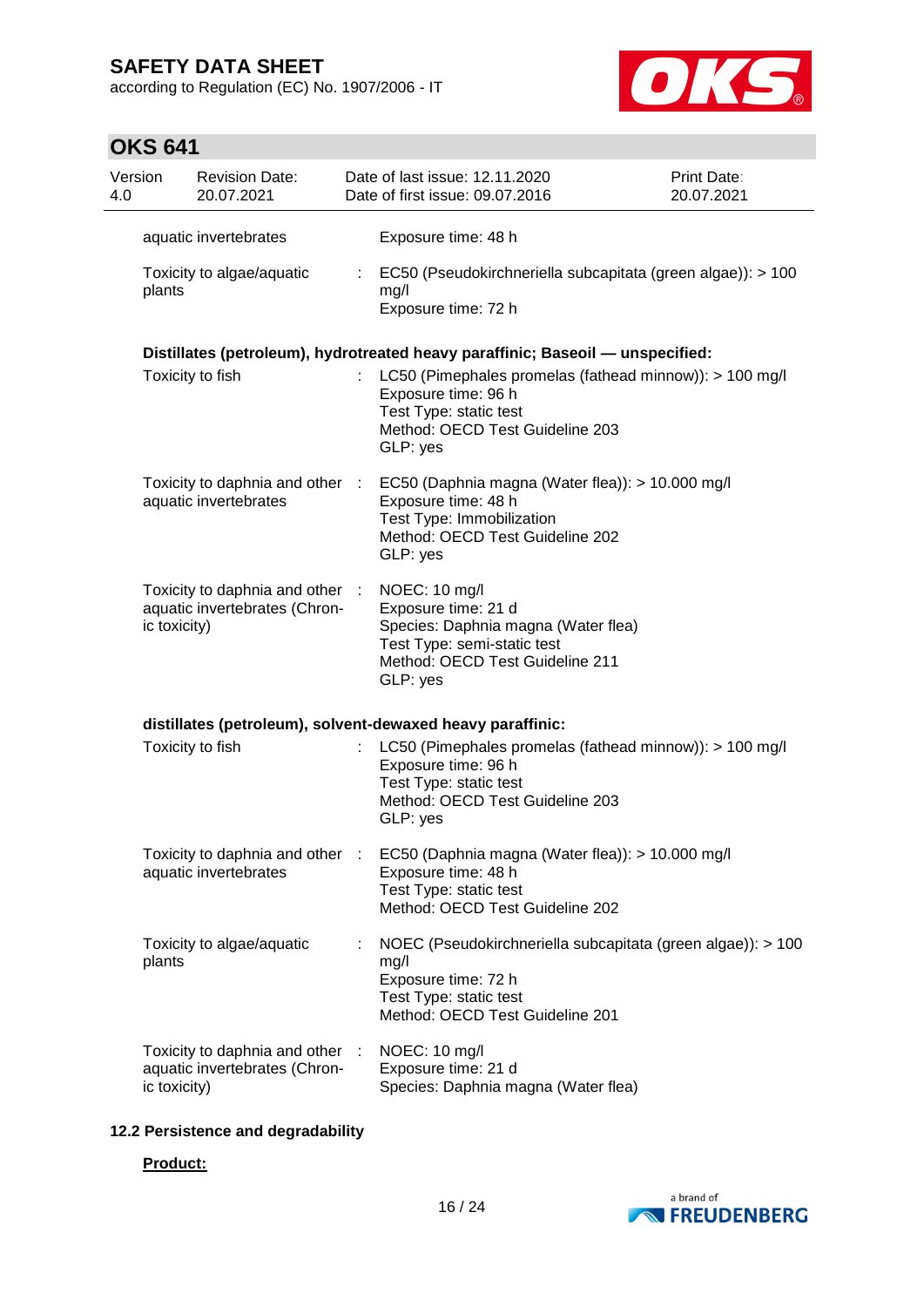according to Regulation (EC) No. 1907/2006 - IT



| 4.0 | Version               | <b>Revision Date:</b><br>20.07.2021                |   | Date of last issue: 12.11.2020<br>Date of first issue: 09.07.2016                                                                                                                                                       | Print Date:<br>20.07.2021 |  |  |
|-----|-----------------------|----------------------------------------------------|---|-------------------------------------------------------------------------------------------------------------------------------------------------------------------------------------------------------------------------|---------------------------|--|--|
|     |                       | Biodegradability                                   | ÷ | Remarks: No data available                                                                                                                                                                                              |                           |  |  |
|     | ity                   | Physico-chemical removabil- :                      |   | Remarks: No data available                                                                                                                                                                                              |                           |  |  |
|     |                       | Components:                                        |   |                                                                                                                                                                                                                         |                           |  |  |
|     |                       |                                                    |   | Distillates (petroleum), hydrotreated heavy paraffinic; Baseoil — unspecified:                                                                                                                                          |                           |  |  |
|     |                       | Biodegradability                                   |   | Test Type: aerobic<br>Inoculum: activated sludge<br>Result: Not rapidly biodegradable<br>Biodegradation: 3 %<br>Exposure time: 28 d<br>Method: OECD Test Guideline 301B<br>GLP: yes                                     |                           |  |  |
|     |                       |                                                    |   | distillates (petroleum), solvent-dewaxed heavy paraffinic:                                                                                                                                                              |                           |  |  |
|     |                       | Biodegradability                                   |   | Test Type: aerobic<br>Inoculum: activated sludge<br>Result: Not rapidly biodegradable<br>Biodegradation: 31 %<br>Exposure time: 28 d<br>Method: OECD Test Guideline 301B<br>GLP: yes                                    |                           |  |  |
|     |                       | 12.3 Bioaccumulative potential                     |   |                                                                                                                                                                                                                         |                           |  |  |
|     | <b>Product:</b>       |                                                    |   |                                                                                                                                                                                                                         |                           |  |  |
|     |                       | <b>Bioaccumulation</b>                             |   | Remarks: This mixture contains no substance considered to<br>be persistent, bioaccumulating and toxic (PBT).<br>This mixture contains no substance considered to be very<br>persistent and very bioaccumulating (vPvB). |                           |  |  |
|     |                       | Components:                                        |   |                                                                                                                                                                                                                         |                           |  |  |
|     |                       |                                                    |   | Distillates (petroleum), hydrotreated heavy paraffinic; Baseoil - unspecified:                                                                                                                                          |                           |  |  |
|     |                       | Partition coefficient: n-<br>octanol/water         | ÷ | log Pow: > 2                                                                                                                                                                                                            |                           |  |  |
|     | 12.4 Mobility in soil |                                                    |   |                                                                                                                                                                                                                         |                           |  |  |
|     | <b>Product:</b>       |                                                    |   |                                                                                                                                                                                                                         |                           |  |  |
|     | Mobility              |                                                    |   | Remarks: No data available                                                                                                                                                                                              |                           |  |  |
|     |                       | Distribution among environ-<br>mental compartments |   | : Remarks: No data available                                                                                                                                                                                            |                           |  |  |

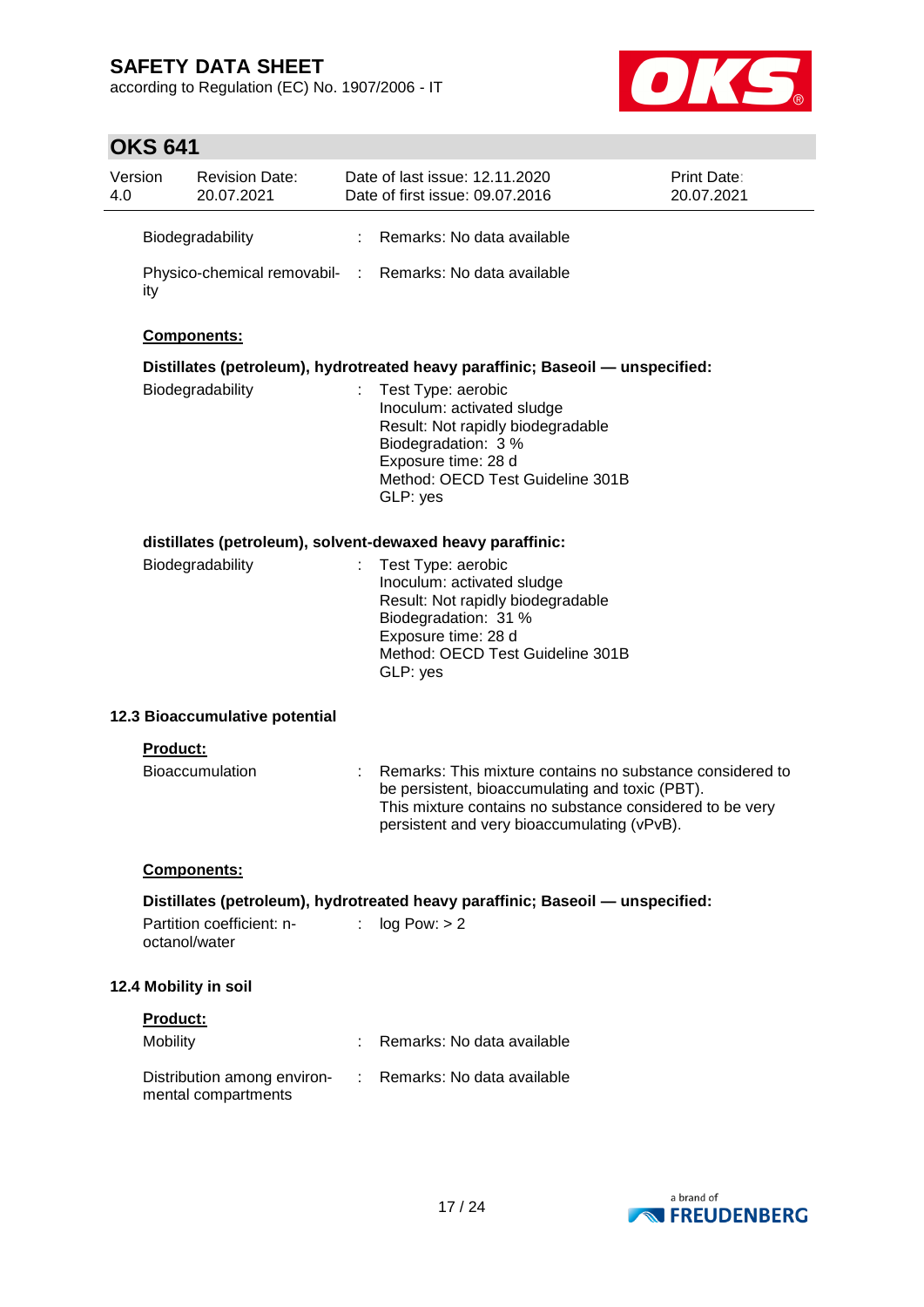according to Regulation (EC) No. 1907/2006 - IT



## **OKS 641**

| Version | <b>Revision Date:</b> | Date of last issue: 12.11.2020  | <b>Print Date:</b> |
|---------|-----------------------|---------------------------------|--------------------|
| 4.0     | 20.07.2021            | Date of first issue: 09.07.2016 | 20.07.2021         |
|         |                       |                                 |                    |

### **12.5 Results of PBT and vPvB assessment**

### **Product:**

Assessment : This substance/mixture contains no components considered to be either persistent, bioaccumulative and toxic (PBT), or very persistent and very bioaccumulative (vPvB) at levels of 0.1% or higher..

### **Components:**

| Naphtha (petroleum), hydrotreated heavy; Low boiling point ydrogen treated naphtha: |  |                                                                   |  |  |  |
|-------------------------------------------------------------------------------------|--|-------------------------------------------------------------------|--|--|--|
| Assessment                                                                          |  | Non-classified PBT substance. Non-classified vPvB sub-<br>stance. |  |  |  |

### **Distillates (petroleum), hydrotreated heavy paraffinic; Baseoil — unspecified:**

| Assessment | Non-classified vPvB substance. Non-classified PBT sub- |  |
|------------|--------------------------------------------------------|--|
|            | stance.                                                |  |

### **12.6 Other adverse effects**

## **Product:**

| Endocrine disrupting poten-<br>tial    |    | The substance/mixture does not contain components consid-<br>ered to have endocrine disrupting properties according to<br>REACH Article 57(f) or Commission Delegated regulation<br>(EU) 2017/2100 or Commission Regulation (EU) 2018/605 at<br>levels of 0.1% or higher. |
|----------------------------------------|----|---------------------------------------------------------------------------------------------------------------------------------------------------------------------------------------------------------------------------------------------------------------------------|
| Additional ecological infor-<br>mation | ÷. | No information on ecology is available.                                                                                                                                                                                                                                   |

### **Global warming potential**

The Fifth Assessment Report of the United Nations Intergovernmental Panel on Climate Change (IPCC)

#### **Components:**

#### **carbon dioxide:**

20-year global warming potential: 1 100-year global warming potential: 1 Further information: No single lifetime can be given. The impulse response function for CO2 from Joos et al. (2013) has been used. See also Supplementary Material Section 8.SM.11.

### **SECTION 13: Disposal considerations**

#### **13.1 Waste treatment methods**

Product : Do not dispose of with domestic refuse. Dispose of as hazardous waste in compliance with local and national regulations.

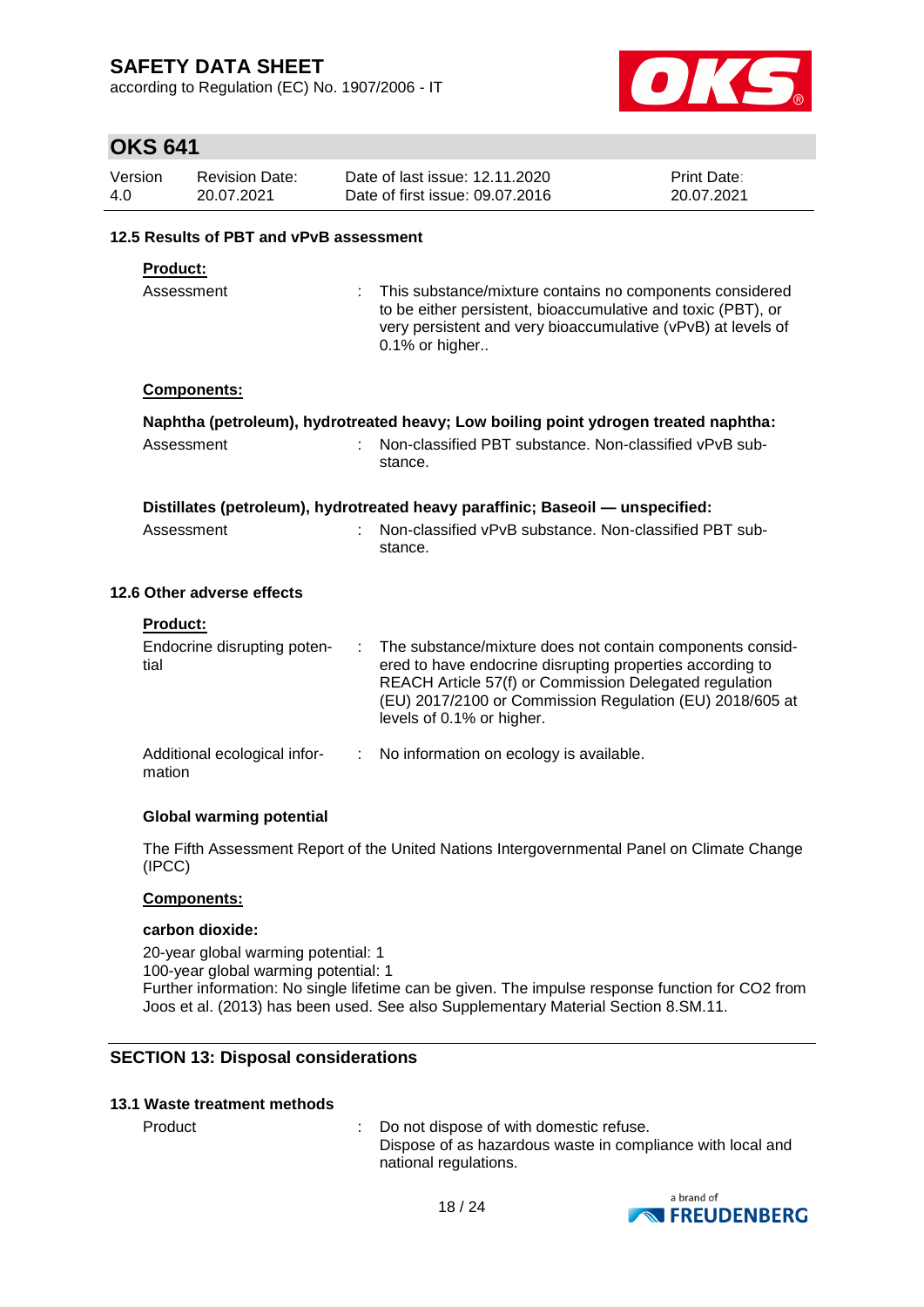according to Regulation (EC) No. 1907/2006 - IT



# **OKS 641**

| Version<br>4.0         | <b>Revision Date:</b><br>20.07.2021 |                                                                                                                                                                                                                                                                                                                                 | Date of last issue: 12.11.2020<br>Date of first issue: 09.07.2016                                                                                                                                       | <b>Print Date:</b><br>20.07.2021 |
|------------------------|-------------------------------------|---------------------------------------------------------------------------------------------------------------------------------------------------------------------------------------------------------------------------------------------------------------------------------------------------------------------------------|---------------------------------------------------------------------------------------------------------------------------------------------------------------------------------------------------------|----------------------------------|
| Contaminated packaging |                                     | Waste codes should be assigned by the user based on the<br>application for which the product was used.<br>: Packaging that is not properly emptied must be disposed of as<br>the unused product.<br>Offer empty spray cans to an established disposal company.<br>Pressurized container: Do not pierce or burn, even after use. |                                                                                                                                                                                                         |                                  |
| Waste Code             |                                     |                                                                                                                                                                                                                                                                                                                                 | The following Waste Codes are only suggestions:<br>: unused product, packagings not completely emptied<br>16 05 04*, gases in pressure containers (including halons)<br>containing hazardous substances |                                  |

## **SECTION 14: Transport information**

### **14.1 UN number**

| <b>ADN</b>                                                | ÷  | <b>UN 1950</b>                   |
|-----------------------------------------------------------|----|----------------------------------|
| <b>ADR</b>                                                | ÷. | <b>UN 1950</b>                   |
| <b>RID</b>                                                |    | $:$ UN 1950                      |
| <b>IMDG</b>                                               |    | <b>UN 1950</b>                   |
| <b>IATA</b>                                               | ÷  | <b>UN 1950</b>                   |
| 14.2 UN proper shipping name                              |    |                                  |
| <b>ADN</b>                                                | t. | <b>AEROSOLS</b>                  |
| <b>ADR</b>                                                | ÷  | <b>AEROSOLS</b>                  |
| <b>RID</b>                                                | t. | <b>AEROSOLS</b>                  |
| <b>IMDG</b>                                               | t. | <b>AEROSOLS</b>                  |
| <b>IATA</b>                                               |    | Aerosols, flammable              |
| 14.3 Transport hazard class(es)                           |    |                                  |
| <b>ADN</b>                                                | t. | 2                                |
| <b>ADR</b>                                                |    | $\therefore$ 2                   |
| <b>RID</b>                                                |    | $\therefore$ 2                   |
| <b>IMDG</b>                                               |    | $\therefore$ 2.1                 |
| <b>IATA</b>                                               |    | 2.1                              |
| 14.4 Packing group                                        |    |                                  |
| <b>ADN</b><br>Packing group<br><b>Classification Code</b> |    | Not assigned by regulation<br>5F |
|                                                           |    |                                  |

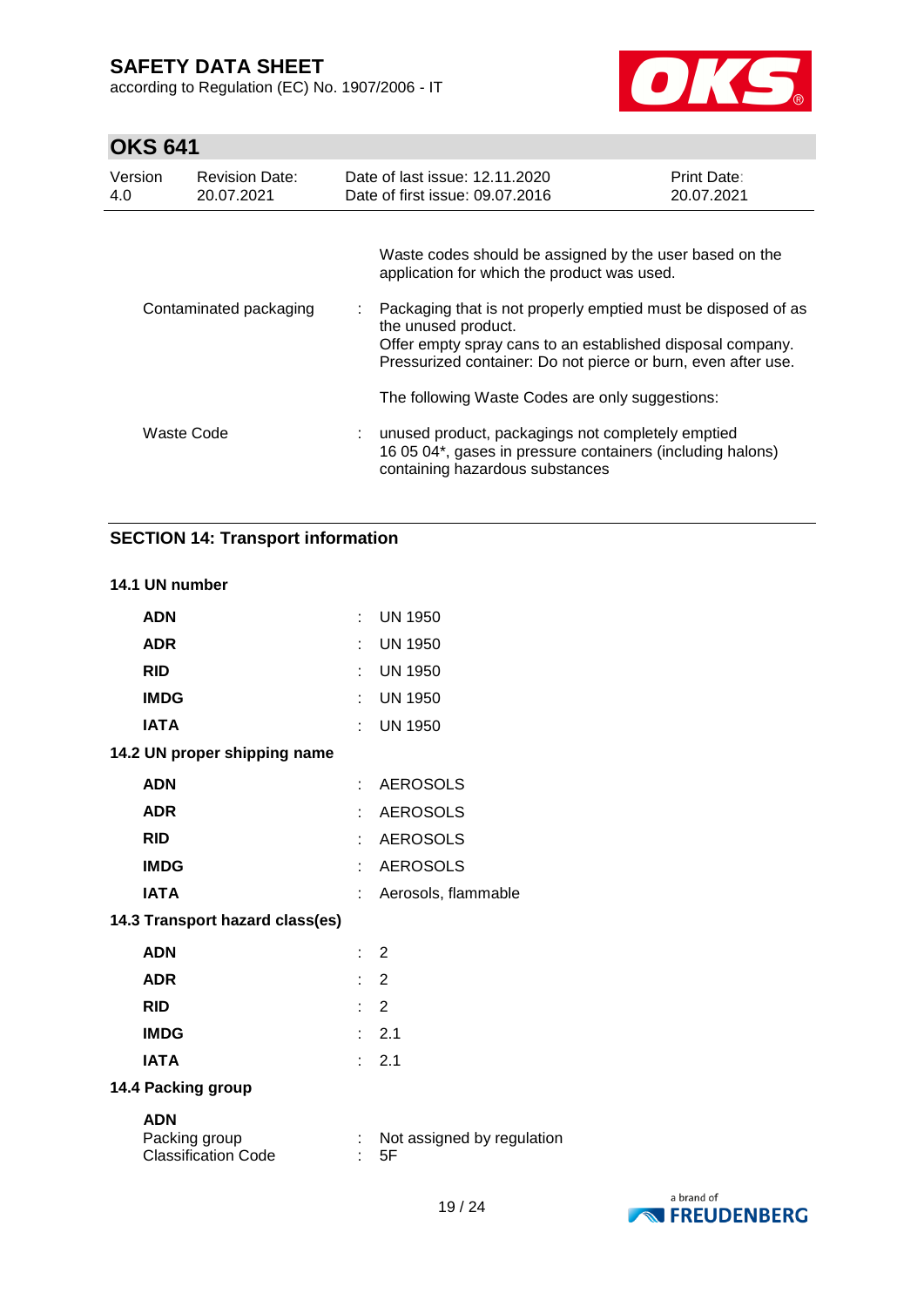according to Regulation (EC) No. 1907/2006 - IT



# **OKS 641**

| Version<br>4.0 |                                   | <b>Revision Date:</b><br>20.07.2021                                                                  |    | Date of last issue: 12.11.2020<br>Date of first issue: 09.07.2016 | Print Date:<br>20.07.2021 |
|----------------|-----------------------------------|------------------------------------------------------------------------------------------------------|----|-------------------------------------------------------------------|---------------------------|
|                | Labels                            |                                                                                                      |    | 2.1                                                               |                           |
|                | <b>ADR</b><br>Labels              | Packing group<br><b>Classification Code</b><br>Tunnel restriction code                               |    | Not assigned by regulation<br>5F<br>2.1<br>(D)                    |                           |
|                | <b>RID</b><br>Labels              | Packing group<br><b>Classification Code</b><br>Hazard Identification Number :                        |    | Not assigned by regulation<br>5F<br>23<br>2.1                     |                           |
|                | <b>IMDG</b><br>Labels<br>EmS Code | Packing group                                                                                        |    | : Not assigned by regulation<br>2.1<br>$F-D, S-U$                 |                           |
|                | aircraft)<br>Labels               | <b>IATA (Cargo)</b><br>Packing instruction (cargo<br>Packing instruction (LQ)<br>Packing group       | t. | 203<br>Y203<br>Not assigned by regulation<br><b>Flammable Gas</b> |                           |
|                | ger aircraft)<br>Labels           | <b>IATA (Passenger)</b><br>Packing instruction (passen-<br>Packing instruction (LQ)<br>Packing group | ÷. | 203<br>Y203<br>Not assigned by regulation<br><b>Flammable Gas</b> |                           |
|                |                                   | <b>14.5 Environmental hazards</b>                                                                    |    |                                                                   |                           |
|                | <b>ADN</b>                        | Environmentally hazardous                                                                            | ÷  | no                                                                |                           |
|                | <b>ADR</b>                        | Environmentally hazardous                                                                            |    | no                                                                |                           |
|                | <b>RID</b>                        | Environmentally hazardous                                                                            |    | no                                                                |                           |
|                | <b>IMDG</b>                       | Marine pollutant                                                                                     |    | no                                                                |                           |
|                |                                   | <b>IATA (Passenger)</b><br>Environmentally hazardous                                                 |    | no                                                                |                           |
|                |                                   | <b>IATA (Cargo)</b><br>Environmentally hazardous                                                     |    | no                                                                |                           |

## **14.6 Special precautions for user**

The transport classification(s) provided herein are for informational purposes only, and solely based upon the properties of the unpackaged material as it is described within this Safety Data Sheet. Transportation classifications may vary by mode of transportation, package sizes, and variations in regional or country regulations.

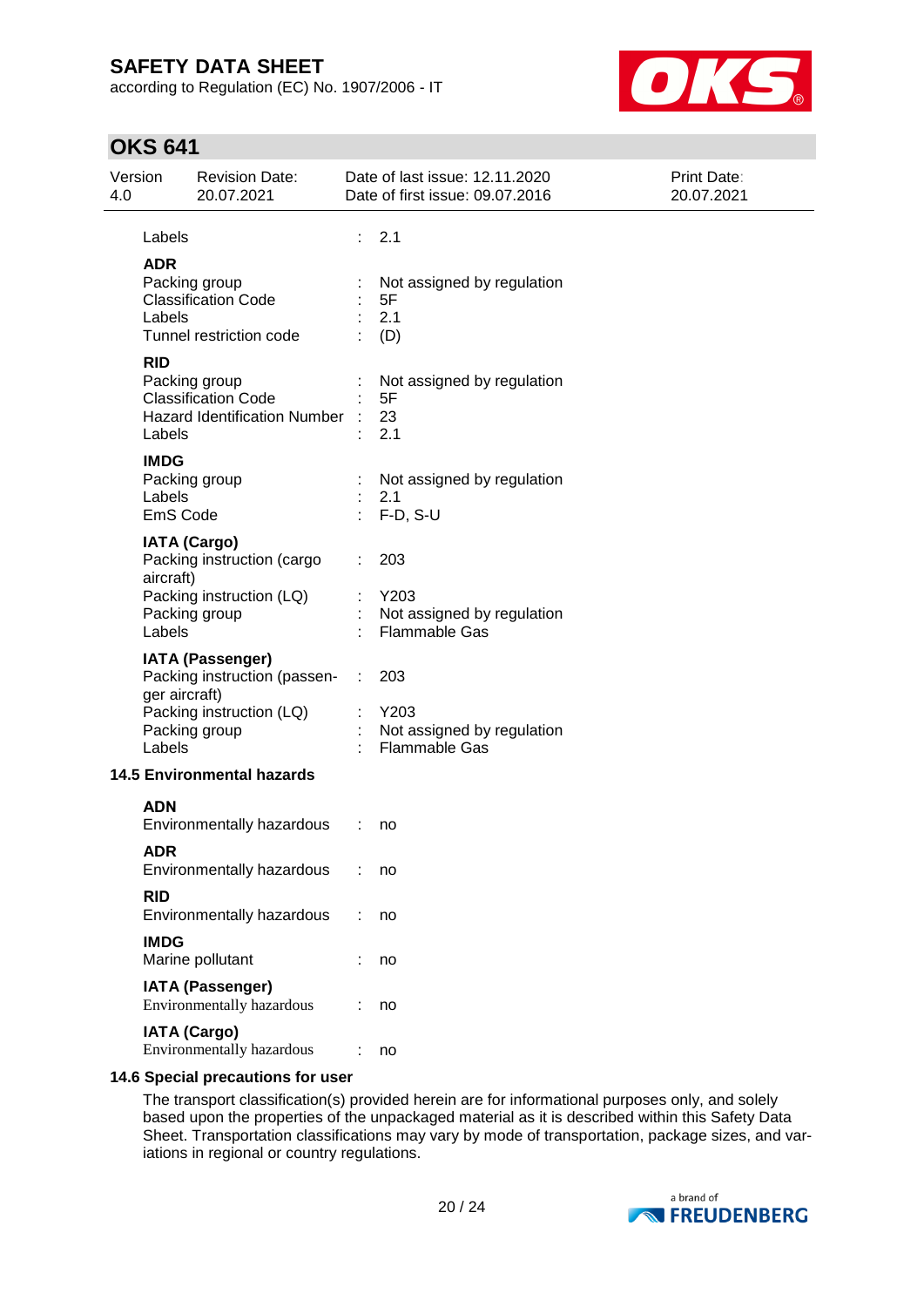according to Regulation (EC) No. 1907/2006 - IT



## **OKS 641**

| Version | <b>Revision Date:</b> | Date of last issue: 12.11.2020  | <b>Print Date:</b> |
|---------|-----------------------|---------------------------------|--------------------|
| 4.0     | 20.07.2021            | Date of first issue: 09.07.2016 | 20.07.2021         |

### **14.7 Transport in bulk according to Annex II of Marpol and the IBC Code**

Remarks : Not applicable for product as supplied.

### **SECTION 15: Regulatory information**

#### **15.1 Safety, health and environmental regulations/legislation specific for the substance or mixture**

| REACH - Candidate List of Substances of Very High<br>Concern for Authorisation (Article 59).                                                         |    | This product does not contain sub-<br>stances of very high concern (Regu-<br>lation (EC) No 1907/2006 (REACH),<br>Article 57). |
|------------------------------------------------------------------------------------------------------------------------------------------------------|----|--------------------------------------------------------------------------------------------------------------------------------|
| REACH - List of substances subject to authorisation<br>(Annex XIV)                                                                                   |    | Not applicable                                                                                                                 |
| Regulation (EC) No 1005/2009 on substances that de-<br>plete the ozone layer                                                                         |    | Not applicable                                                                                                                 |
| Regulation (EU) 2019/1021 on persistent organic pollu-<br>tants (recast)                                                                             | ÷. | Not applicable                                                                                                                 |
| Regulation (EC) No 649/2012 of the European Parlia-<br>ment and the Council concerning the export and import<br>of dangerous chemicals               |    | Not applicable                                                                                                                 |
| REACH - Restrictions on the manufacture, placing on<br>the market and use of certain dangerous substances,<br>preparations and articles (Annex XVII) |    | Not applicable                                                                                                                 |

Seveso III: Directive 2012/18/EU of the European Parliament and of the Council on the control of major-accident hazards involving dangerous substances. FLAMMABLE AEROSOLS

| 34 | Petroleum products: (a)<br>gasolines and naphthas,<br>(b) kerosenes (including jet<br>fuels), (c) gas oils (includ-<br>ing diesel fuels, home<br>heating oils and gas oil<br>blending streams), (d)<br>heavy fuel oils (e) alterna-<br>tive fuels serving the same<br>purposes and with similar<br>properties as regards<br>flammability and environ-<br>mental hazards as the<br>products referred to in |
|----|-----------------------------------------------------------------------------------------------------------------------------------------------------------------------------------------------------------------------------------------------------------------------------------------------------------------------------------------------------------------------------------------------------------|
|    | points (a) to (d)                                                                                                                                                                                                                                                                                                                                                                                         |

Volatile organic compounds : Directive 2010/75/EU of 24 November 2010 on industrial

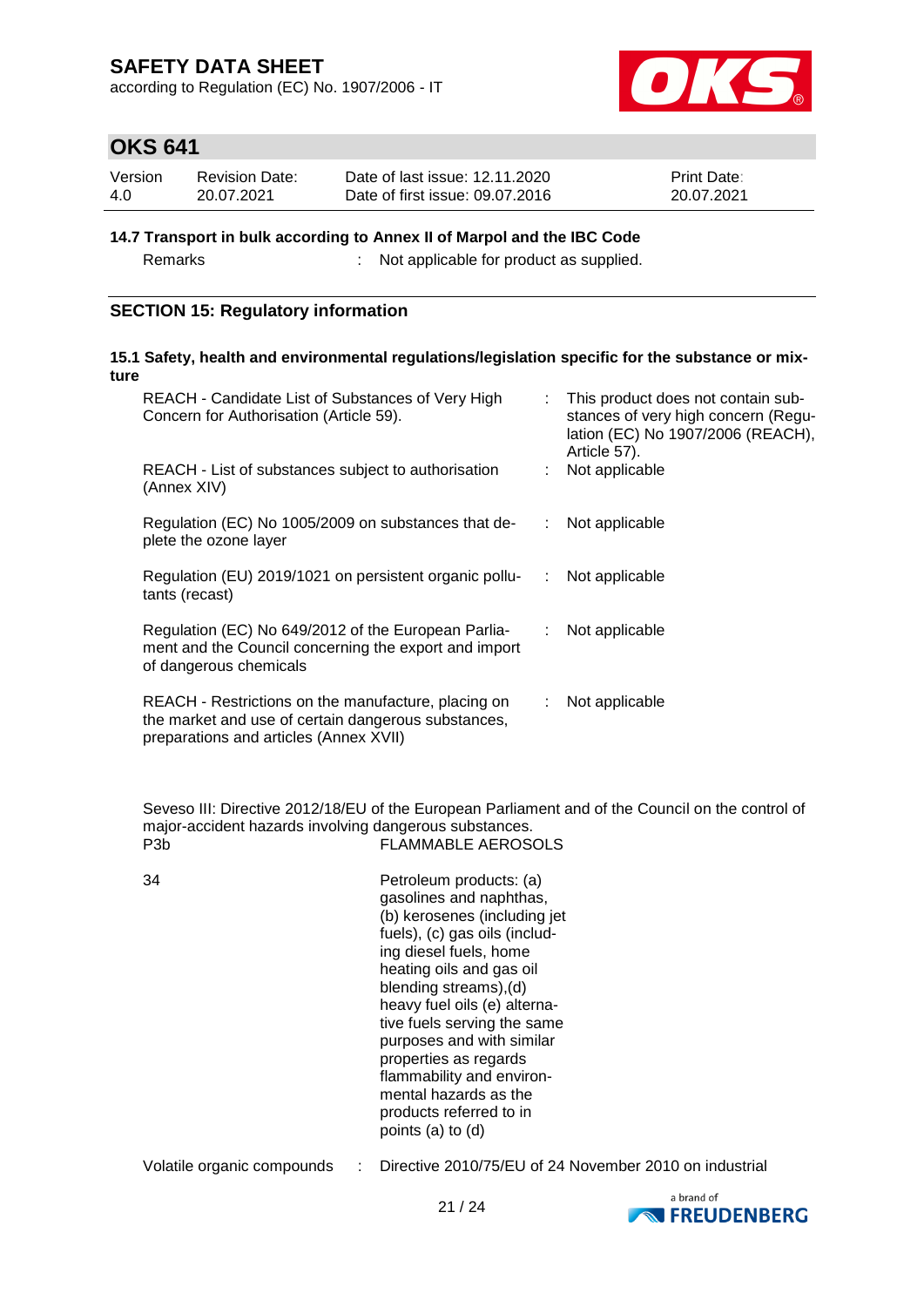according to Regulation (EC) No. 1907/2006 - IT



## **OKS 641**

| Version | <b>Revision Date:</b> | Date of last issue: 12.11.2020  | <b>Print Date:</b> |
|---------|-----------------------|---------------------------------|--------------------|
| 4.0     | 20.07.2021            | Date of first issue: 09.07.2016 | 20.07.2021         |

emissions (integrated pollution prevention and control) Volatile organic compounds (VOC) content: 69,28 %

#### **Other regulations:**

Legislative Decree April 9,2008, 81 (Implementation of Article 1 of the Law of 3 August 2007, n. 123, concerning the protection of health and safety in the workplace.) and subsequent amendments

Legislative Decree April 3, 2006, n.152, (Environmental standards) and subsequent amendments

Legislative Decree February 6, 2009, 21 (Regulations for the execution of the provisions laid down in Regulation (EC) no. 648/2004 on detergents)

#### **15.2 Chemical safety assessment**

This information is not available.

### **SECTION 16: Other information**

| <b>Full text of H-Statements</b>        |                                                                                                                                                                                                                                                                                                                                                                                                                                                                 |
|-----------------------------------------|-----------------------------------------------------------------------------------------------------------------------------------------------------------------------------------------------------------------------------------------------------------------------------------------------------------------------------------------------------------------------------------------------------------------------------------------------------------------|
| H <sub>304</sub><br>H317                | May be fatal if swallowed and enters airways.<br>May cause an allergic skin reaction.                                                                                                                                                                                                                                                                                                                                                                           |
| <b>Full text of other abbreviations</b> |                                                                                                                                                                                                                                                                                                                                                                                                                                                                 |
| Note L                                  | The classification as a carcinogen need not apply if it can be<br>shown that the substance contains less than 3 % DMSO ex-<br>tract as measured by IP 346 "Determination of polycyclic aro-<br>matics in unused lubricating base oils and asphaltene free<br>petroleum fractions - Dimethyl sulphoxide extraction refractive<br>index method", Institute of Petroleum, London. This note ap-<br>plies only to certain complex oil-derived substances in Part 3. |
| Note P                                  | The classification as a carcinogen or mutagen need not apply<br>if it can be shown that the substance contains less than 0,1 %<br>w/w benzene (Einecs No 200-753-7). When the substance is<br>not classified as a carcinogen at least the precautionary<br>statements (P102-)P260- P262-P301 + P310-P331 shall ap-<br>ply. This note applies only to certain complex oil-derived sub-<br>stances in Part 3.                                                     |

ADN - European Agreement concerning the International Carriage of Dangerous Goods by Inland Waterways; ADR - European Agreement concerning the International Carriage of Dangerous Goods by Road; AIIC - Australian Inventory of Industrial Chemicals; ASTM - American Society for the Testing of Materials; bw - Body weight; CLP - Classification Labelling Packaging Regulation; Regulation (EC) No 1272/2008; CMR - Carcinogen, Mutagen or Reproductive Toxicant; DIN - Standard of the German Institute for Standardisation; DSL - Domestic Substances List (Canada); ECHA - European Chemicals Agency; EC-Number - European Community number; ECx - Concentration associated with x% response; ELx - Loading rate associated with x% response; EmS -

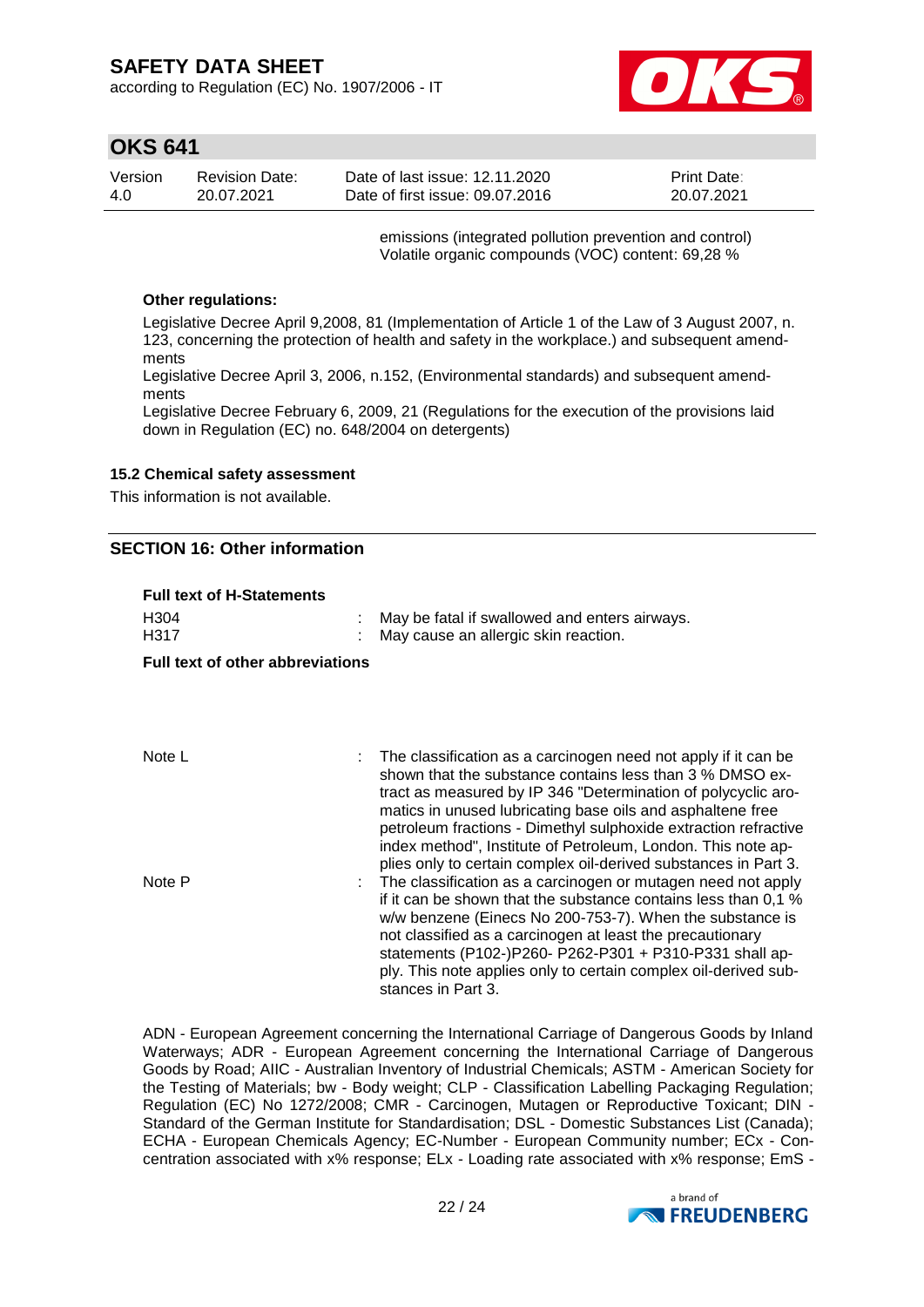according to Regulation (EC) No. 1907/2006 - IT



## **OKS 641**

| Version | Revision Date: | Date of last issue: 12.11.2020  | <b>Print Date:</b> |
|---------|----------------|---------------------------------|--------------------|
| 4.0     | 20.07.2021     | Date of first issue: 09.07.2016 | 20.07.2021         |

Emergency Schedule; ENCS - Existing and New Chemical Substances (Japan); ErCx - Concentration associated with x% growth rate response; GHS - Globally Harmonized System; GLP - Good Laboratory Practice; IARC - International Agency for Research on Cancer; IATA - International Air Transport Association; IBC - International Code for the Construction and Equipment of Ships carrying Dangerous Chemicals in Bulk; IC50 - Half maximal inhibitory concentration; ICAO - International Civil Aviation Organization; IECSC - Inventory of Existing Chemical Substances in China; IMDG - International Maritime Dangerous Goods; IMO - International Maritime Organization; ISHL - Industrial Safety and Health Law (Japan); ISO - International Organisation for Standardization; KECI - Korea Existing Chemicals Inventory; LC50 - Lethal Concentration to 50 % of a test population; LD50 - Lethal Dose to 50% of a test population (Median Lethal Dose); MARPOL - International Convention for the Prevention of Pollution from Ships; n.o.s. - Not Otherwise Specified; NO(A)EC - No Observed (Adverse) Effect Concentration; NO(A)EL - No Observed (Adverse) Effect Level; NOELR - No Observable Effect Loading Rate; NZIoC - New Zealand Inventory of Chemicals; OECD - Organization for Economic Co-operation and Development; OPPTS - Office of Chemical Safety and Pollution Prevention; PBT - Persistent, Bioaccumulative and Toxic substance; PICCS - Philippines Inventory of Chemicals and Chemical Substances; (Q)SAR - (Quantitative) Structure Activity Relationship; REACH - Regulation (EC) No 1907/2006 of the European Parliament and of the Council concerning the Registration, Evaluation, Authorisation and Restriction of Chemicals; RID - Regulations concerning the International Carriage of Dangerous Goods by Rail; SADT - Self-Accelerating Decomposition Temperature; SDS - Safety Data Sheet; SVHC - Substance of Very High Concern; TCSI - Taiwan Chemical Substance Inventory; TRGS - Technical Rule for Hazardous Substances; TSCA - Toxic Substances Control Act (United States); UN - United Nations; vPvB - Very Persistent and Very Bioaccumulative

### **Further information**

| <b>Classification of the mixture:</b> | <b>Classification procedure:</b>  |                                     |
|---------------------------------------|-----------------------------------|-------------------------------------|
| <b>Aerosol 2</b>                      | H <sub>223</sub> H <sub>229</sub> | Based on product data or assessment |
| Asp. Tox. 1                           | H304                              | Based on product data or assessment |

This safety data sheet applies only to products as originally packed and labelled. The information contained therein may not be reproduced or modified without our express written permission. Any forwarding of this document is only permitted to the extent required by law. Any further, in particular public, dissemination of the safety data sheet (e.g. as a document for download from the Internet) is not permitted without our express written consent. We provide our customers with amended safety data sheets as prescribed by law. The customer is responsible for passing on safety data sheets and any amendments contained therein to its own customers, employees and other users of the product. We provide no guarantee that safety data sheets received by users from third parties are up-to-date. All information and instructions in this safety data sheet have been compiled to the best of our knowledge and are based on the information available to us on the day of publication. The information provided is intended to describe the product in relation to the required safety measures; it is neither an assurance of characteristics nor a guarantee of the product's suitability for particular applications and does not justify any contractual legal relationship. The existence of a safety data sheet for a particular jurisdiction does not necessarily mean that import or use within that jurisdiction is legally permitted. If you have any questions, please contact your responsible sales contact or authorized trading partner.